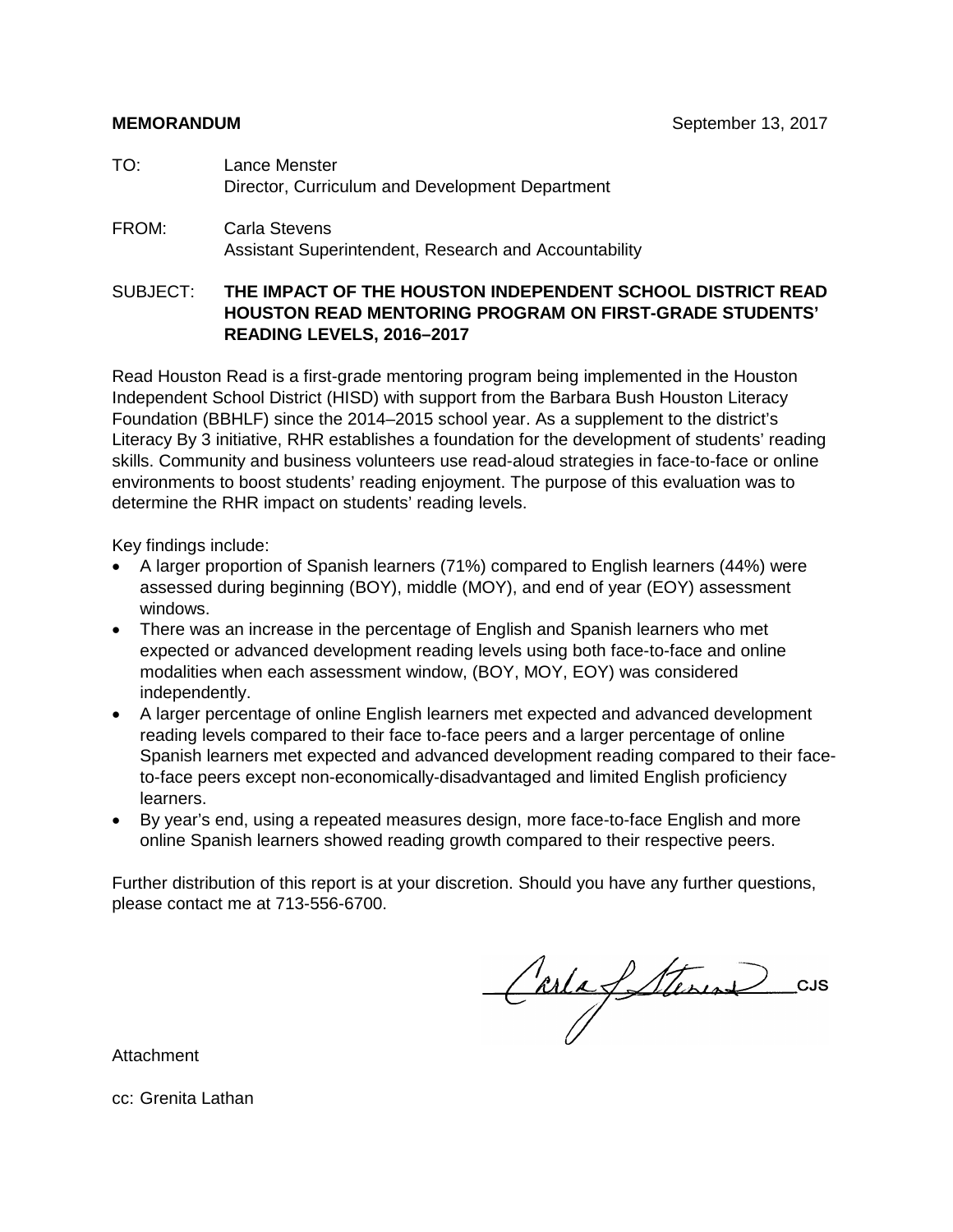## **Houston Independent School District**

# **RESEARCH** Educational Program Report

**The Impact of the houston independent school District Read Houston Read Mentoring Program on First-Grade Students Reading Levels, 2016-2017**

HISD Research and Accountability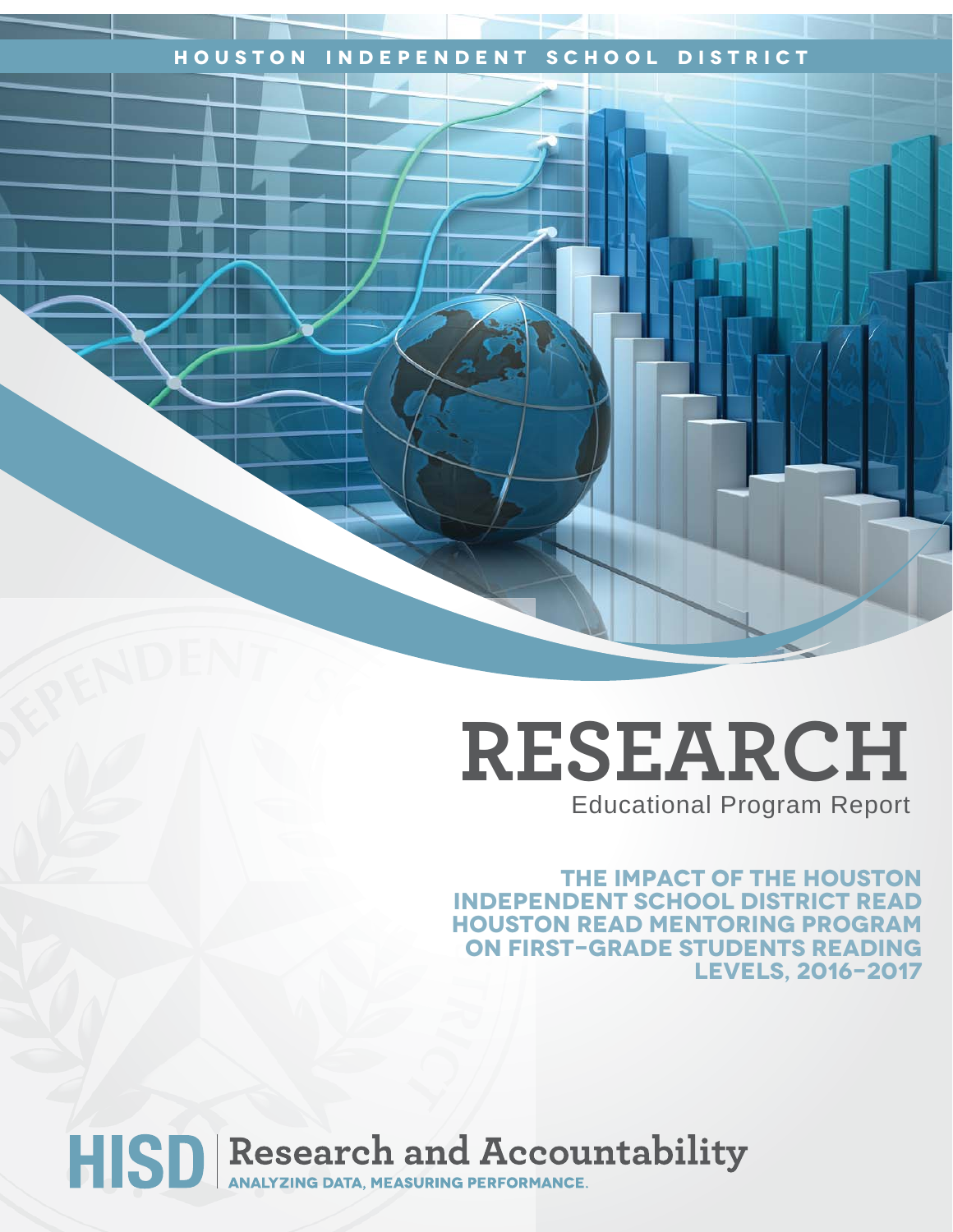

## **2017 Board of Education**

**Wanda Adams President** 

**Diana Dávila**  First Vice President

**Jolanda Jones**  Second Vice President

**Rhonda Skillern-Jones Secretary** 

**Anne Sung** Assistant Secretary

**Anna Eastman Manuel Rodriguez, Jr. Michael L. Lunceford Holly Maria Flynn Vilaseca**

**Richard A. Carranza** Superintendent of Schools

**Carla Stevens** Assistant Superintendent Department of Research and Accountability

**Ted D. Serrant, Ph.D.** Research Specialist

**Venita R. Holmes, DrPH**  Research Manager

**Houston Independent School District** Hattie Mae White Educational Support Center 4400 West 18th StreetHouston, Texas 77092-8501

#### **www.HoustonISD.org**

It is the policy of the Houston Independent School District not to discriminate on the basis of age, color, handicap or disability, ancestry, national origin, marital status, race, religion, sex, veteran status, political affiliation, sexual orientation, gender identity and/or gender expression in its educational or employment programs and activities.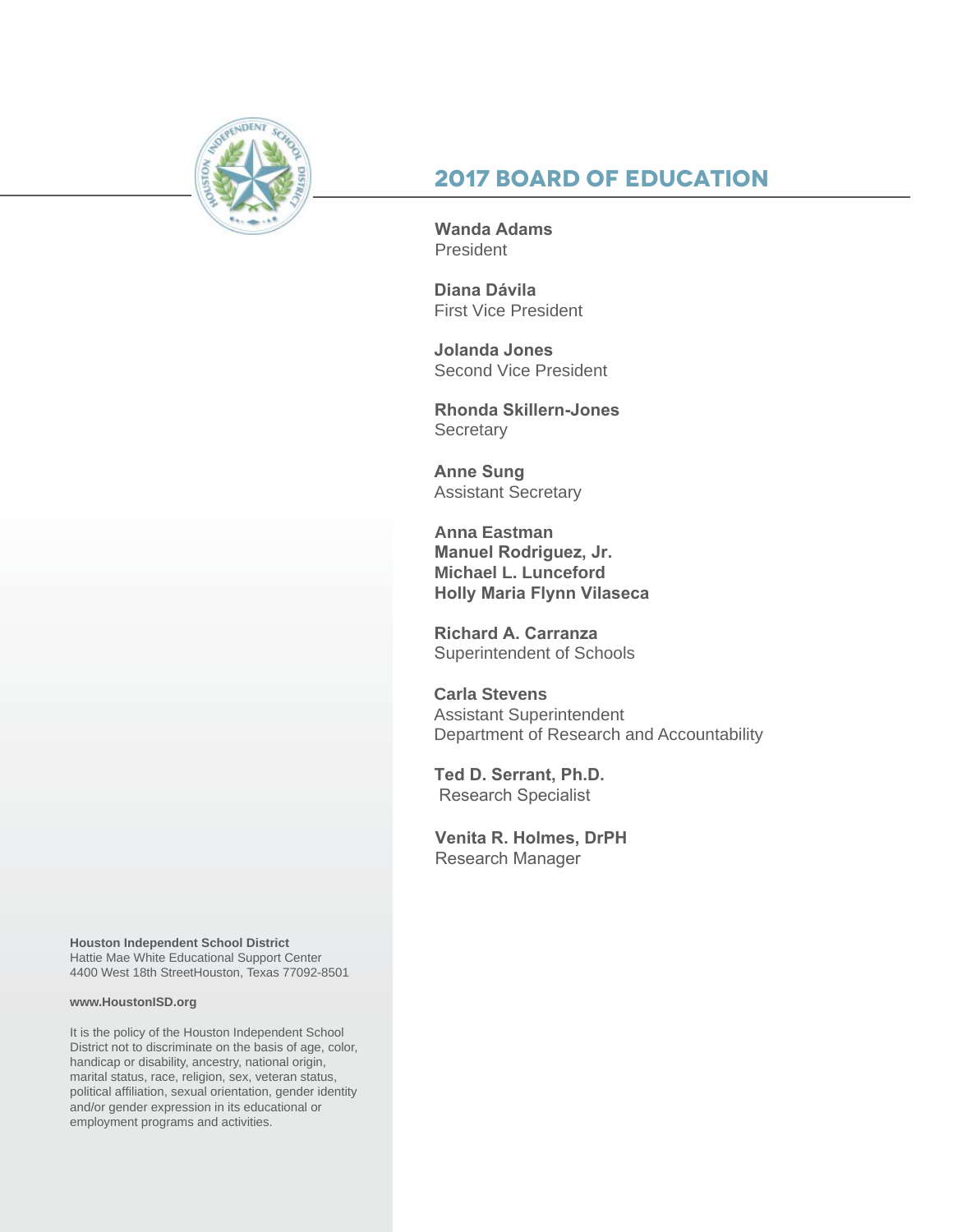

## **E V A L U A T I O N R E P O R T B U R E A U O F P R O G R A M E V A L U A T I O N**

*The Impact of the Houston Independent School District Read Houston Read Mentoring Program on First-Grade Students' Reading Levels, 2016–2017*

**By Ted D. Serrant, Ph.D.**

*The purpose of this evaluation was to assess the impact of the Houston Independent School District's (HISD) Read Houston Read (RHR) on the reading levels of first-grade students. Students were assessed using Benchmark Reading Record (BRR) that was aligned to leveled books and Fountas and Pinnell Reading Levels. Descriptive statistics were used to develop profiles of both RHR English and Spanish students as well as the proportion of students who met expected or advanced reading levels at the beginning (BOY), middle (MOY), and the end of the year (EOY), 2016–2017, who used face-to-face or online modalities. These students were disaggregated by key educational and demographic variables. Results indicate that a higher proportion of online English students met expected or advanced reading compared to their face-to-face peers and a higher percentage of online Spanish students met expected or advanced reading levels compared to their peers in the face-to-face mode, except noneconomically-disadvantaged and limited English proficiency (LEP) students. A repeated-measures design was used to determine students' reading growth between the BOY and EOY. By year's end, based on the repeated measures results, more face-to-face English and online Spanish students showed reading growth compared to their respective peers. Systematic and consistent assessment of all RHR students within the designated windows is recommended to better determine program impact.*

#### **Background**

Read Houston Read (RHR) is a first-grade mentoring program initiated during the 2014–2015 school year in the Houston Independent School District (HISD) with support from the Barbara Bush Houston Literacy Foundation's (BBHLF) Blueprint for Community Action. It is administered as a supplement to the district's Literacy By 3 initiative and is aligned to the goals and recommendations of BBHLF. The program establishes a foundation for the development of students' reading skills. Among its goals, the Foundation seeks to ensure that every child who enters kindergarten is ready to read and that every child reads proficiently by the end of third grade. BBHLF strategies include a recommendation to "promote existing and new initiatives to read books to children across all formats (traditional and digital)" (Barbara Bush Houston Literacy Foundation, 2014, p. 31). RHR is built on the assumption that the acquisition of basic reading skills requires the involvement and assistance of a wide range of volunteers and that reading aloud to children improves their reading levels and proficiency.

Business and community volunteers use read-aloud strategies in face-to-face or online environments to boost children's reading enjoyment. These volunteers provide thirty minutes to one hour of read aloud to students using books that these students or mentees enjoy reading and that are at the mentees' grade levels.

HISD provided training for all volunteer mentors. Volunteers learned "how they could share the magic of a book by reading to a child, engage in fun activities that directly relate to the reading, and listen to a child read as they share a book" (HISD, 2015a). Mentors worked with the same students for an entire school year. This strategy builds important relationships with lasting impacts on students' self-esteem, their ability to learn and, ultimately on their academic success (HISD, 2015a).

Mentors were assigned to first-grade students during the school year to reinforce the reading progress their teachers initiated in the classroom through uniform, proven methods (HISD, 2015a). Seventy-three schools volunteered to implement the RHR mentoring program for the 2016–2017 school year. Students from forty-one of the schools had face-to-face mentoring, while students in 23 schools had online mentoring and students in nine schools had both face-to-face and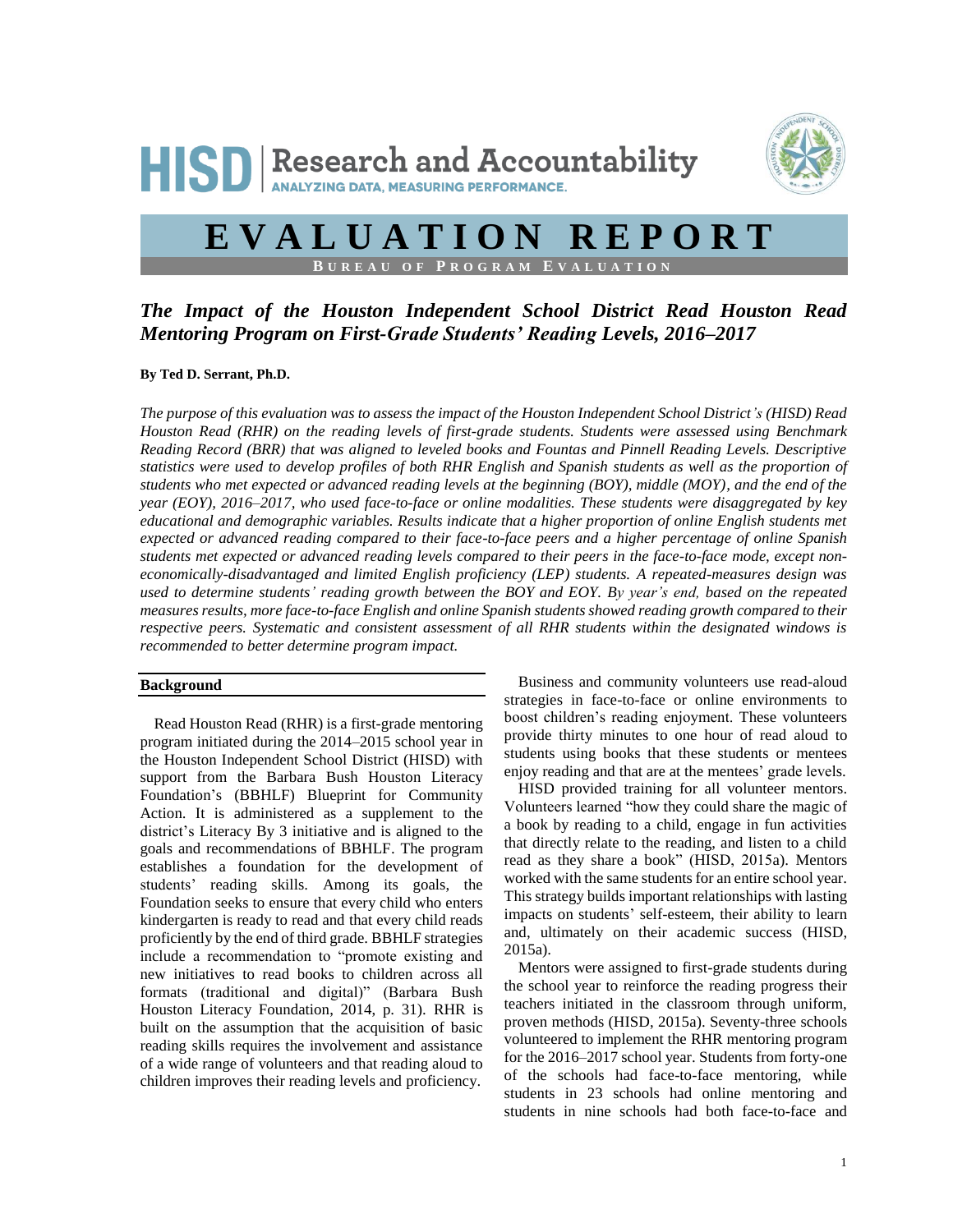online mentoring. The list of schools participating in the program is in **Appendix A** (p. 9).

In the online mode, students are read to using computer and audio devices unlike the face-to-face mode in which volunteers read to students in-person. The purpose of this evaluation was to determine the comparative reading levels and reading growth of students in the face-to-face and online version of RHR. The evaluation was designed to answer the following questions:

- 1. What is the demographic and educational profile of RHR student participants for the 2016–2017 school year?
- 2. How did the reading levels of RHR participants, overall, change during the 2016–2017 school year?
- 3. How did the reading levels of RHR participants compare between the face-to-face and online modalities?
- 4. To what extent did RHR students experience reading growth during the 2016–2017 school year?

#### **Literature Review**

According to the 1985 report by the United States Commission on Reading, Becoming a Nation of Readers, "the single most important activity for building knowledge for their eventual success in reading is reading aloud to children" (Anderson, Heibert, Scott & Wilkinson, 1985). Research on reading aloud or reading to children has been shown to have social and emotional benefits, positive impacts on their language and literacy development, and motivation to read (Swanson, Vaughn, Petscher, Heckert, Cavanaugh, Kraft & Tackett, 2011).

A meta-analysis of 18 studies confirm significant, positive effect of read-aloud instruction on the language phonological awareness, print concept, comprehension, and vocabulary of children. Notwithstanding, the readaloud intervention type accounted for only a small amount of outcome variance (Swanson et al., 2011). The read-aloud instruction included dialogic reading, repeated reading of stories, story reading with limited questioning before, during, and/or after reading, computer-assisted story reading, and story reading with extended vocabulary activities (Swanson et al., 2011). Scarborough and Dobrich found that reading aloud accounts for only 8% of the variance in reading ability in primary grade (cited in Lane & Wright, 2007).

Lippman (1997) studied 45 New Jersey first-grade students to determine the impact of early read-aloud on their reading success in the first grade. Students' aptitude test scores based on teacher observations and test scores from the MacMillan/McGraw-Hill "A New View" readings series were analyzed. Questionnaires were administered to parents with an 84% response rate and students were grouped in rich and poor learning experiences. T-test results showed a statistically significant 24-point difference in the mean reading performance of samples, in favor of the literacy-rich group. There was, however, no strong evidence that reading to children at an early age improved reading success in the first grade.

#### **Method**

This is a comparative evaluation of the face-to-face and online modes of RHR delivery based on students' Benchmark Running Record (BRR) for the 2016–2017 school year. The evaluation used descriptive and inferential statistics to measure and compare the students' reading levels in face-to-face and online modalities, as well as changes in their reading levels at the beginning (BOY), middle (MOY), and end of the school year (EOY).

Descriptive and inferential statistical analyses included a repeated measures design to compare the beginning (BOY) and end-of-year (EOY) reading levels of first-graders who were involved in the RHR program, and the use of the Wilcoxon signed-rank test to determine any significant differences in changes in these levels for both English and Spanish students. The study also estimated the percentage changes in the proportion of RHR students' reading levels at the BOY, MOY, and EOY disaggregated by key demographic and educational variables.

#### **Data Collection**

The list of schools participating in the RHR program was retrieved from the Elementary Curriculum and Development Department webpage on the HISD website. The list contained participating schools by modality. The reading levels based on teacher-reported Benchmark Running Record was collected from the Student Assessment Department's SharePoint site as text (.txt) files. These were later exported into an Microsoft Excel spreadsheet for each first-grade Spanish and English learner, by modality, who were assessed at the beginning (BOY) (August 22– September 23), middle (MOY) (December 5–January 13), and end (EOY) (May 1–May 26) of the 2016–2017 school year. Benchmark Running Records (BRR) is a formative reading assessment instrument based on Fountas and Pinnell Guided Reading levels (Scholastic Inc., 2010). These alphabetic measures, which are linked to leveled reading books have been categorized for interpretation purposes into More Development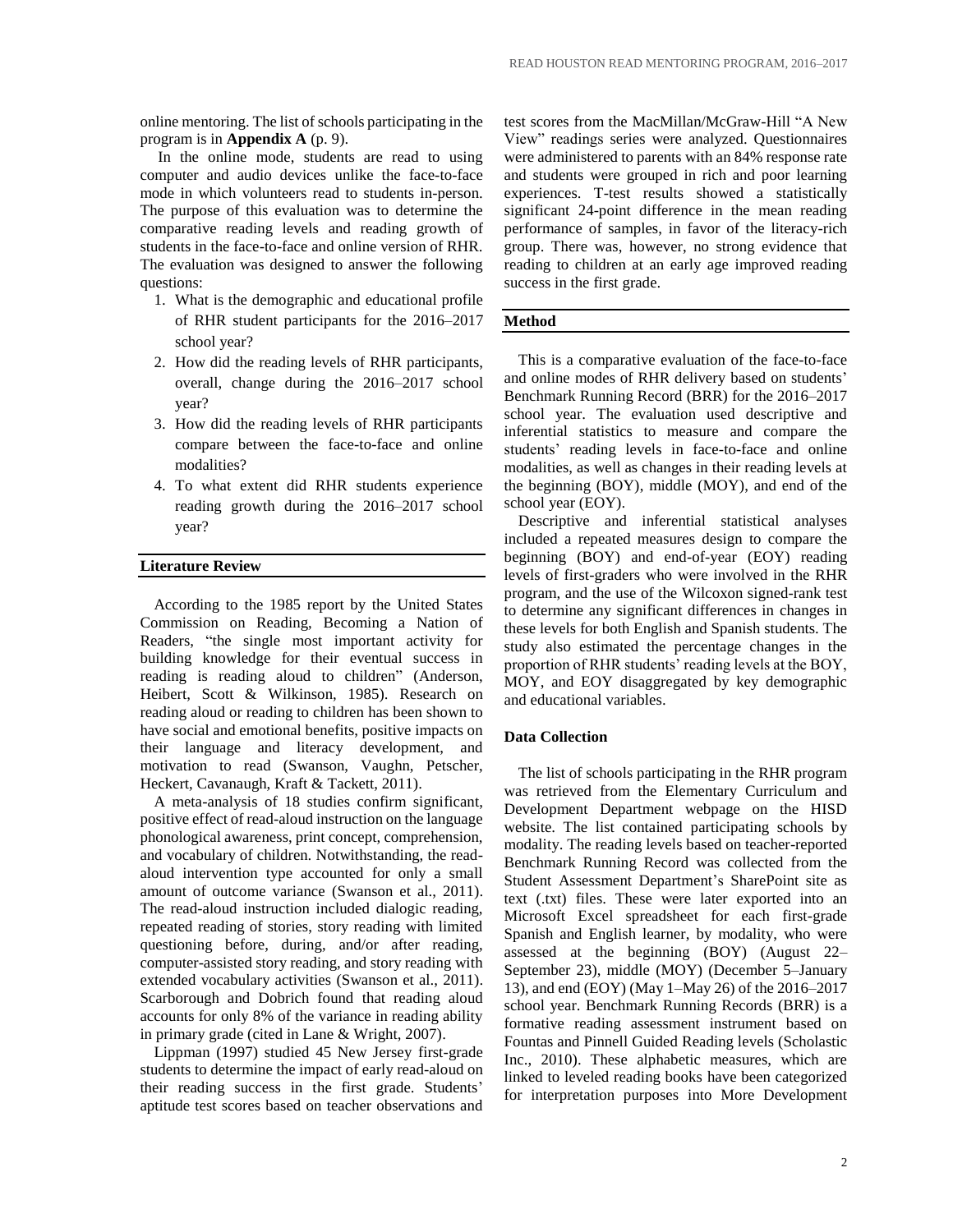Needed (MDN), Meets Expectations (ME), and Advanced Development (AD) by the Curriculum Department. Details are in **Appendix B**, **Table 3,** p. 10. Teachers were trained to assess students' reading levels using Benchmark Running Record prior to the commencement of the 2016–2017 school year. Key educational and demographic data from the Research and Accountability Department Public Education Information System (PEIMS) Microsoft Access database were also collected and linked to each students' reading level for aggregated and disaggregated analyses.

#### **Data Analysis**

Students' demographic and academic data as well as teacher and school attribute data were uploaded into International Business Machine (IBM) Statistical Packages for Social Scientists (SPSS) for statistical analyses. SPSS is a statistical software for the analyses of descriptive and inferential data. The analyses included the profile of students in the program, their reading levels, and growth. A simple difference in differences approach was used to determine changes in students' English and Spanish reading levels as a group and disaggregated by key educational and demographic variables. A repeated measures design was also used to determine the growth in the reading levels of students who were assessed at the BOY and the EOY. Repeated measures design uses the same student sample across time as a robust analysis to determine reading growth. Finally, a Wilcoxon signed-ranked test<sup>1</sup> was used to determine the significant differences in the reading level between the BOY and EOY. Data results are presented in charts and tables.

#### **Limitations**

 $\overline{a}$ 

Given the complex nature of reading and the multiple reading programs being implemented in HISD, it is unlikely that any growth or changes can be attributed solely to RHR. This report did not control for those other programs to which students in this sample may have been exposed. The assumption is that they all have been exposed to the same programs. The nonquantifiable aspects of the RHR may not have been captured in this report, however, a substantial part was captured in the 2014–2015 evaluation report (see (HISD, 2015b)

A critical aspect of the relationship between readaloud and literacy is the instruction or intervention strategy used – dialogic and text talk, which this evaluation does not capture. Actual classroom observations would have provided useful data from which to determine how these are transacted in the classroom and the relationship between these strategies and student performance.

Participation in RHR is voluntary and sustained commitment to the administration of the BRR during the assigned windows may be a challenge, which may have negative consequences for program fidelity and measuring the full impact of the program on student reading levels.

#### **Result**

#### **What is the demographic and educational profile of RHR student participants for the 2016–2017 school year?**

An average of 2,661 HISD English first-grade student participants had a BRR reading assessment for the beginning (BOY) (2,568), middle (MOY) (2,084), and end (EOY) (3,330) of the 2016–2017 school year. As at the EOY, 1,973 (59.7%) and 1,327 (40.1%) students participated in the face-to face or online modalities, respectively. The educational and demographic distribution of students in the study sample were comparable as shown in **Table 1** and **Table 2**.

|                                  | <b>RHR Participants by Mode, HISD</b> |       |                             | Table 1. Educational and Demographic Profile of English Learners                    |
|----------------------------------|---------------------------------------|-------|-----------------------------|-------------------------------------------------------------------------------------|
| Education/<br><b>Demographic</b> |                                       | n     | Face-to-Face<br>$(n=1,973)$ | Online<br>$(n=1,327)$                                                               |
|                                  | Female                                | 1,597 | 48.0                        | 49.0                                                                                |
| Gender                           | Male                                  | 1,703 | 52.0                        | 51.0                                                                                |
| Econ.                            | N <sub>0</sub>                        | 531   | 16.0                        | 16.2                                                                                |
| Disadv.                          | Yes                                   | 2,769 | 84.0                        | 83.3                                                                                |
| <b>At Risk</b>                   | No.                                   | 918   | 27.3                        | 28.6                                                                                |
|                                  | Yes                                   | 2,382 | 72.7                        | 71.4                                                                                |
| Special                          | N <sub>0</sub>                        | 3.180 | 95.7                        | 97.3                                                                                |
| <b>Education</b>                 | Yes                                   | 120   | 4.3                         | 2.7                                                                                 |
| <b>LEP</b>                       | N <sub>0</sub>                        | 2,202 | 67.0                        | 66.3                                                                                |
|                                  | Yes                                   | 1,098 | 33.0                        | 33.7                                                                                |
| Home                             | English                               | 2.084 | 63.2                        | 63.1                                                                                |
| Language                         | Spanish                               | 1.040 | 31.2                        | 32.0                                                                                |
|                                  | Other                                 | 176   | 5.6                         | 4.9                                                                                 |
| G/T                              | N <sub>0</sub>                        | 3.081 | 93.2                        | 93.6                                                                                |
|                                  | Yes                                   | 219   | 6.8                         | 6.4                                                                                 |
|                                  | Asian                                 | 126   | 3.7                         | 4.0                                                                                 |
| <b>Ethnicity</b>                 | <b>Black</b>                          | 1150  | 34.0                        | 36.2                                                                                |
|                                  | Hispanic                              | 1808  | 55.9                        | 53.1                                                                                |
|                                  | White                                 | 173   | 5.2                         | 5.3                                                                                 |
| 2016-2017                        |                                       |       |                             | Source: Research and Accountability PEIMS Microsoft Access database, Fall Snapshot, |

individuals are subjected to more than one condition. [\(https://statistics.laerd.com/spss](https://statistics.laerd.com/spss-tutorials/wilcoxon-signed-rank-test-using-spss-statistics.php)[tutorials/wilcoxon-signed-rank-test-using-spss-statistics.php\)](https://statistics.laerd.com/spss-tutorials/wilcoxon-signed-rank-test-using-spss-statistics.php)

<sup>&</sup>lt;sup>1</sup> The Wilcoxon signed-rank test is the nonparametric test equivalent to the dependent t-test. As the Wilcoxon signed-rank test does not assume normality in the data, it can be used when this assumption has been violated and the use of the dependent t-test is inappropriate. It is used to compare two sets of scores that come from the same participants. This can occur when we wish to investigate any change in scores from one time-point to another, or when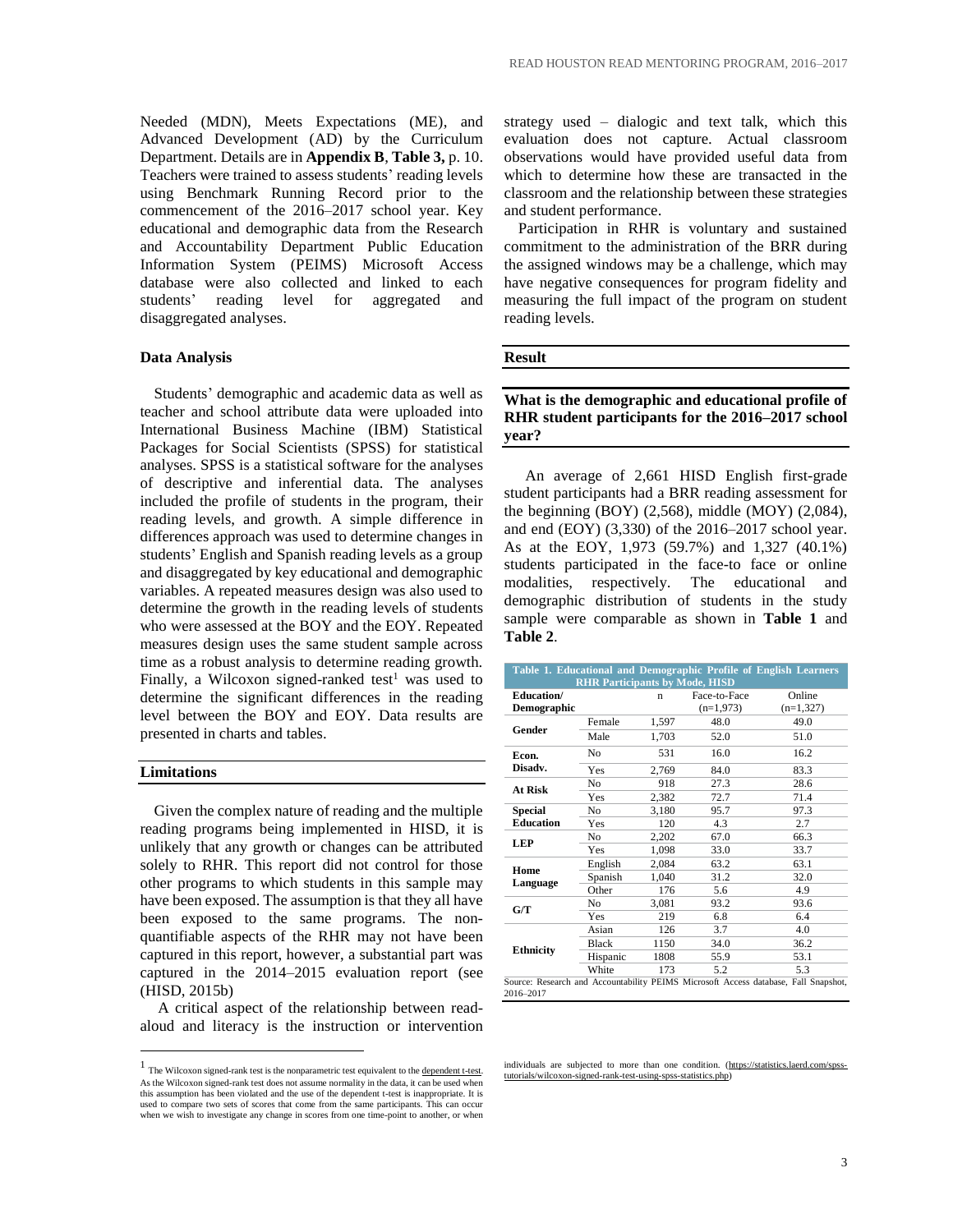An average of 2,560 Spanish RHR first-grade participants had Benchmark Running Record reading assessment data for the BOY (2,124), MOY (2,216), and EOY (2,341). As at the EOY, 1,369 (58.5%) and 972 (41.5%) students participated in the face-to-face and online RHR, respectively. As shown in Table 2, the demographic and educational profile of RHR Spanish learners by mode were comparable.

|                              |              |                                       | Table 2. Educational and Demographic Profile of Spanish Learners                      |           |
|------------------------------|--------------|---------------------------------------|---------------------------------------------------------------------------------------|-----------|
|                              |              | <b>RHR Participants by Mode, HISD</b> |                                                                                       |           |
| <b>Education/Demographic</b> |              | n                                     | Face-to-Face                                                                          | Online    |
|                              |              |                                       | $(n=1,369)$                                                                           | $(n=972)$ |
| Gender                       | Female       | 1,157                                 | 50.2                                                                                  | 48.4      |
|                              | Male         | 1,184                                 | 49.8                                                                                  | 51.6      |
| Econ.                        | No           | 185                                   | 8.0                                                                                   | 7.7       |
| Disadv.                      | Yes          | 2.156                                 | 92.0                                                                                  | 92.3      |
| At Risk                      | No           | 167                                   | 8.3                                                                                   | 5.5       |
|                              | Yes          | 2,174                                 | 91.7                                                                                  | 94.5      |
| <b>Special</b>               | No           | 2,273                                 | 97.2                                                                                  | 97.0      |
| <b>Education</b>             | Yes          | 68                                    | 2.8                                                                                   | 3.0       |
| <b>LEP</b>                   | No           | 404                                   | 19.1                                                                                  | 14.6      |
|                              | Yes          | 1,937                                 | 80.9                                                                                  | 85.4      |
| Home                         | English      | 361                                   | 16.9                                                                                  | 13.4      |
| Language                     | Spanish      | 1,970                                 | 82.8                                                                                  | 86.1      |
|                              | Other        | 10                                    | 50.0                                                                                  | 50.0      |
| G/T                          | No           | 2,190                                 | 94.5                                                                                  | 92.2      |
|                              | Yes          | 151                                   | 5.5                                                                                   | 7.8       |
| <b>Ethnicity</b>             | Asian        | 8.0                                   | 0.3                                                                                   | 0.4       |
|                              | <b>Black</b> | 146                                   | 5.3                                                                                   | 7.6       |
|                              | Hispanic     | 2,164                                 | 93.4                                                                                  | 91.0      |
|                              | White        | 16                                    | 0.7                                                                                   | 0.6       |
| 2016-2017                    |              |                                       | Source: Research and Accountability PEIMS Microsoft Access Database of Fall Snapshot, |           |

#### **How did the reading levels of RHR participants, overall, change during the 2016–2017 school year**?

This report focused on the overall reading levels of first-grade students involved in the mentoring program regardless of RHR modality. It looked at the growth and finally it looked at the performance levels by key demographic characteristics.

**Figure 1** and **Figure 2** show the reading levels of students irrespective of the RHR mentoring mode (faceto-face or online) for English and Spanish learners at BOY, MOY, and EOY. For the purposes of this report, English learners are instructed in English and Spanish learners are instructed in Spanish. Figure 1 shows a decrease in the percentage of RHR English learners needing more reading development (MDN) from 63.0 percent to 53.5 from the BOY to the EOY. The proportion of English learners who met expected or advanced development reading levels increased from 36.9 percent at the BOY to 46.5 percent at the EOY, a difference of 9.6 percentage points. At the MOY, however, 52.1 percent of the students met expected or advanced development reading levels, compared to 47.9 percent of those who still required more development in reading.



**Figure 1. Reading levels of RHR English Learners, HISD, 2016–2017** MDN = More Development Needed; ME = Met Expectations; Adv=Advanced Development

Figure 2 shows the reading level of first-grade Spanish-learners at the beginning (BOY), middle (MOY), and end of year (EOY). The percentage of students who needed more reading development (MDN) decreased from 63.9 percent to 44.3 percent between the BOY and EOY, 2016–2017. The percentage of students who met expected (ME) or advanced (AD) reading levels increased from 36.1 percent (BOY) to 55.7 percent at the EOY, an increase of 19.6 percentage points. Overall, there was a larger increase in the proportion of RHR Spanish learners (19.6 percentage points) compared to English learners (9.6 percentage points) who met expected (ME) or advanced (AD) reading levels between the BOY and EOY.



**Figure 2. Reading levels for RHR Spanish learners, HISD, 2016–2017** MDN = More Development Needed; ME = Met Expectations; Adv=Advanced Development

#### **How did the reading levels of RHR participants compare between the face-to-face and online modalities**?

RHR student reading levels were compared by modalities to determine difference in performance at the BOY, MOY, and EOY. **Figure 3** and **Figure 4** present the findings.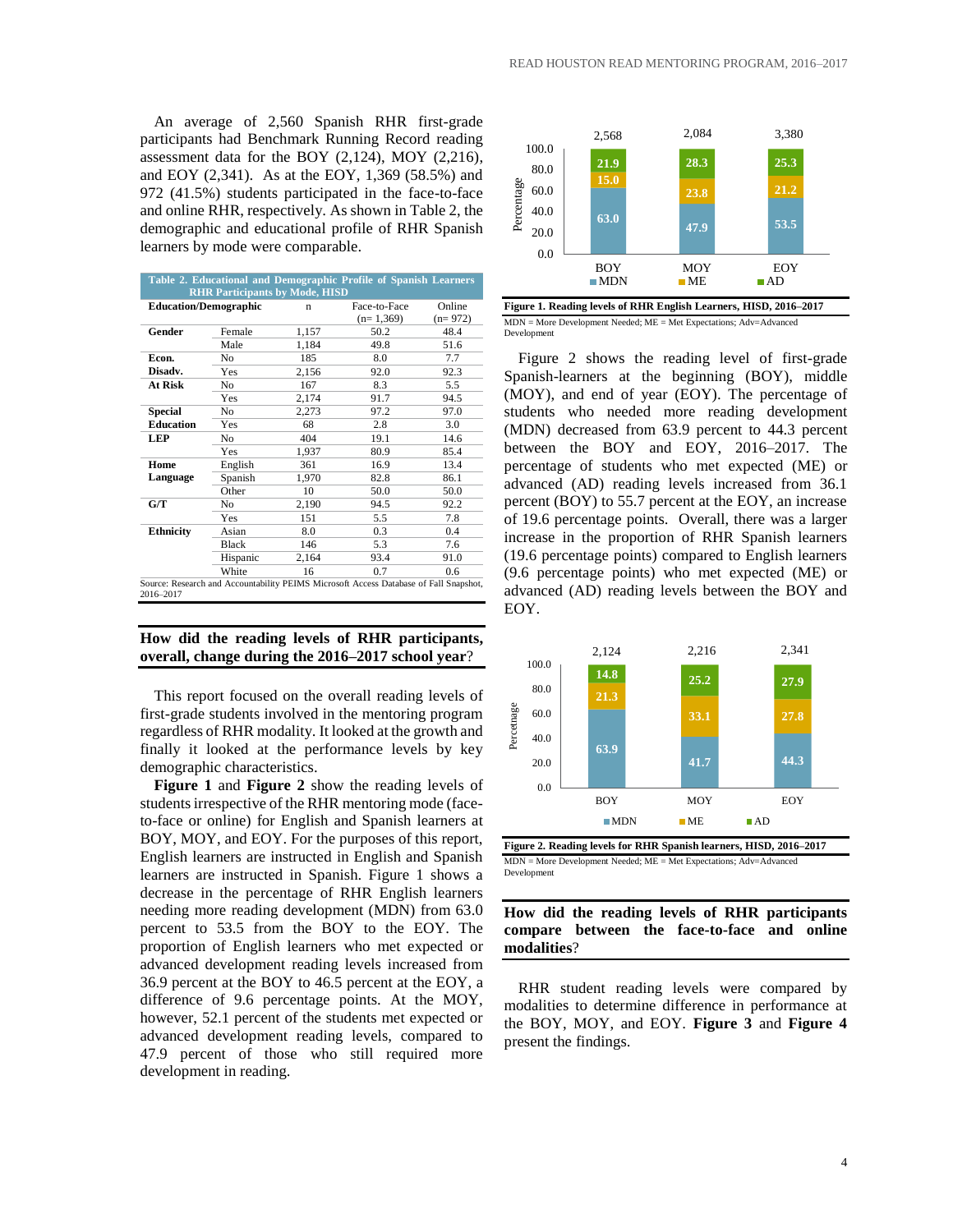

MDN = More Development Needed; ME = Met Expectations; AD =Advanced Development

While the proportion of RHR face-to-face English learners who needed more development in reading decreased from 73.1 percent to 60.4 percent (a difference of 12.7 percentage points) between the BOY and EOY, the proportion of RHR online students who needed more development in reading decreased from 70.5 percent to 50.6 percent, a difference of 19.9 percentage points for the same period as shown in Figure 3.

The proportion of RHR face-to-face English learners who met reading expectations or read at an advanced level at the BOY and EOY increased from 26.9 percent to 39.6 percent, a difference of 12.7 percentage points, while the proportion of their RHR online peers reading at the expected or advanced level increased from 29.5 percent to 49.4 percent, a difference of 19.9 percentage points for the corresponding period. Based on Figure 3, a larger proportion of English learners using the RHR online mode appeared to have been reading at the expected (ME) and advanced (AD) level at the EOY when compared to their face-to-face peers given a similar starting point at the BOY.



**Figure 4. Comparative Reading Levels of RHR Spanish Learners by Modality at the BOY, MOY and EOY, HISD, 2016–2017** MDN = More Development Needed; ME = Met Expectations; AD. =Advanced Reading

As shown in Figure 4, the proportion of face-to-face RHR Spanish learners who needed more reading

development decreased from 65.9 percent (BOY) to 52.3 percent (EOY), a difference of 13.6 percentage points. The proportion of RHR online students who needed reading development also declined from 61.2 (BOY) to 51.6 percent (EOY), a difference of 9.6 percentage points. Conversely, the proportion of RHR face-to-face Spanish learners who met expected or advanced reading levels at the BOY and EOY were 34.1 percent and 47.7 percent, respectively, a difference of 13.6 percentage points. The proportion of RHR online students who met expected or advanced reading levels increased from 38.7 percent (BOY) to 48.4 percent (EOY), a difference of 9.7 percentage points. A larger proportion of RHR face-to-face Spanish learners appeared to have improved their reading over their online counterparts between the BOY and EOY as shown in Figure 4.

The BRR data was further disaggregated to determine the reading levels of RHR English face-to-face and online learners by selected student educational and demographic variables: gender, economically disadvantaged, at risk, limited English proficiency (LEP), ethnicity, and home language. **Table 4** through **Table 10, Appendix C**, pp. 11–13 provides details of the findings.

Similar data for RHR Spanish learners are available in **Table 11** through **Table 17**, **Appendix D**, pp 14–16. The data show that the percentage of RHR English learners reading at the advanced development level increased between the BOY and EOY by students' gender (Table 4), economic status (**Table 5**), at-risk status (**Table 6**), LEP (**Table 7**), and ethnicity (**Table 8**).

The largest proportion of English learners by ethnicity who used face-to-face modes and who met expected or advanced development reading levels at year's end were Black (42.7%), compared to White students (53.0%) among online students(Table 8, p.12). The highest percentage of RHR English learners by home language (40.9%) who met expected or advanced reading levels among face-to-face students were English learners with English home language compared to English learners with Spanish home language for online mentees (52.5%) (**Table 9**, p. 12).

A largest proportion of RHR face-to-face Spanish Learners met combined expected or advanced reading levels by gender (Table 11), economic status (**Table** 12), at risk, (**Table 13**), and LEP (**Table 14**). When disaggregated by ethnicity, Hispanic Spanish face-toface learners were the largest proportion of students who met expected or advanced reading levels (47.6%) compared to White for online Spanish learners (83.4%) (**Table 15**). The largest proportion of Spanish learners by home language who used the face-to-face mode and who met expected or advanced development reading levels were those whose home language was English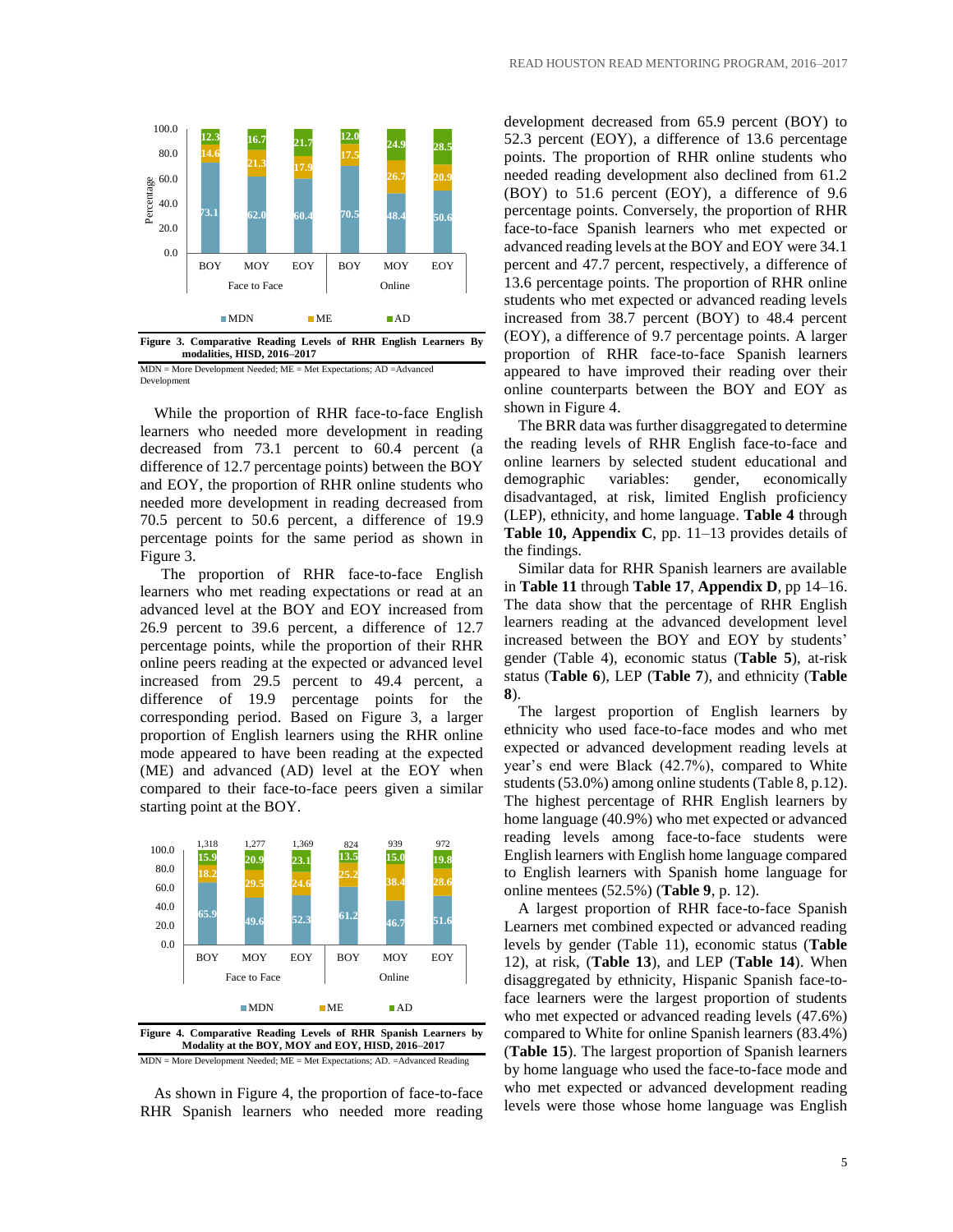(48.9%) compared to Spanish learners with Other home languages who used online modes (80.0%) (**Table 16**).

The data revealed increased percentages in the proportion of both English and Spanish learners who met expected (ME) or advanced (AD) reading levels over the year, and a reduction in the proportion of learners who required more development (AD) when the panels (BOY, MOY, and EOY) were considered independently.

#### **To what extent did RHR students experience reading growth during the 2016–2017 school year?**

Results of the paired sample analysis for RHR English learners are shown in **Figure 5**. Details are on **Table 10,** Appendix C, p. 13



MDN = More Development Needed; ME = Met Expectations; AD. =Advanced Reading

Both face-to-face and online groups of RHR students showed reading growth (ME  $\&$  AD) by the end of the school year. A larger change in the proportion of English RHR face-to-face learners compared to their online peers, (16.4 v. 9.3 percentage points, respectively) met expected (ME) or advanced (AD) reading levels at the EOY.

**Figure 6** shows the paired sample analysis depicting reading growth for RHR Spanish learners. Details are in **Table 17** in Appendix D, p.16.



**learners by Mode from BOY to EOY, HISD, 2016–2017** MDN = More Development Needed; ME = Met Expectations; AD. =Advanced Reading

As a group, the change in the proportion of RHR Spanish learners who needed more reading development decreased for both to face-to-face and online modes during the school years (Figure 6). A higher change in the proportion of RHR Spanishspeaking face-to-face students compared to their online peers met expected or advanced reading levels (10.1 v. 7.7 percentage points).

Reading levels were ranked to determine the effect of RHR using MDN as 1, ME as 2 and AD as 3 and a cohort of students who were had both BOY and EOY BRR assessments. Wilcoxon signed-ranked test showed statistically significant changes in the reading levels of a cohort of RHR English learners from BOY to EOY who used face-to-face  $(Z = -8.00, p = .000)$  and online  $(Z = -3.37, p = .001)$  modalities. Statistically significant changes were also found for the cohort of RHR English learners who used face-to-face modality. The mean reading level rank was 1.68 (BOY) and 1.35 (EOY) for face-to-face modality and 1.61 (BOY) and 1.43 (EOY) for the online mode.

Wilcoxon signed-ranked test showed statistically significant changes in the reading levels of a cohort of RHR Spanish learners from BOY to EOY who used face-to-face ( $Z = -2.38$ ,  $p = .017$ ) and online ( $Z = -3.72$ ,  $p = .001$ ) modalities. Statistically significant changes were also found for the cohort of RHR English learners who used face-to-face. The mean reading level rank was 1.56 (BOY), and 1.43 (EOY) for face-to-face modality and 1.61 (BOY) and 1.39 (EOY) for the online mode.

Overall, RHR English-learners appeared to have outperformed the Spanish learners by year's end based on the proportion who met expected and advanced reading levels, except for their peers at the online advanced reading level. However, regardless of modality or language, the reading levels of a cohort of RHR students for both BOY and EOY data seemed to decline between BOY and EOY. This is based on the results of the repeated-measures design and the Wilcoxon signed-rank test that showed the declines were statistically significant (p.<.001).

#### **Discussion**

The purpose of the evaluation was to assess the impact of the Read Houston Read (RHR) on the reading levels of first-grade student participants. The data showed an overall increase in the percentage of both English and Spanish learners who met expected (ME) or advanced (AD) reading levels using both face-toface and online modalities when each assessment window (BOY, MOY, EOY) was considered independently. The data showed a reduction in the percentage of students who needed more development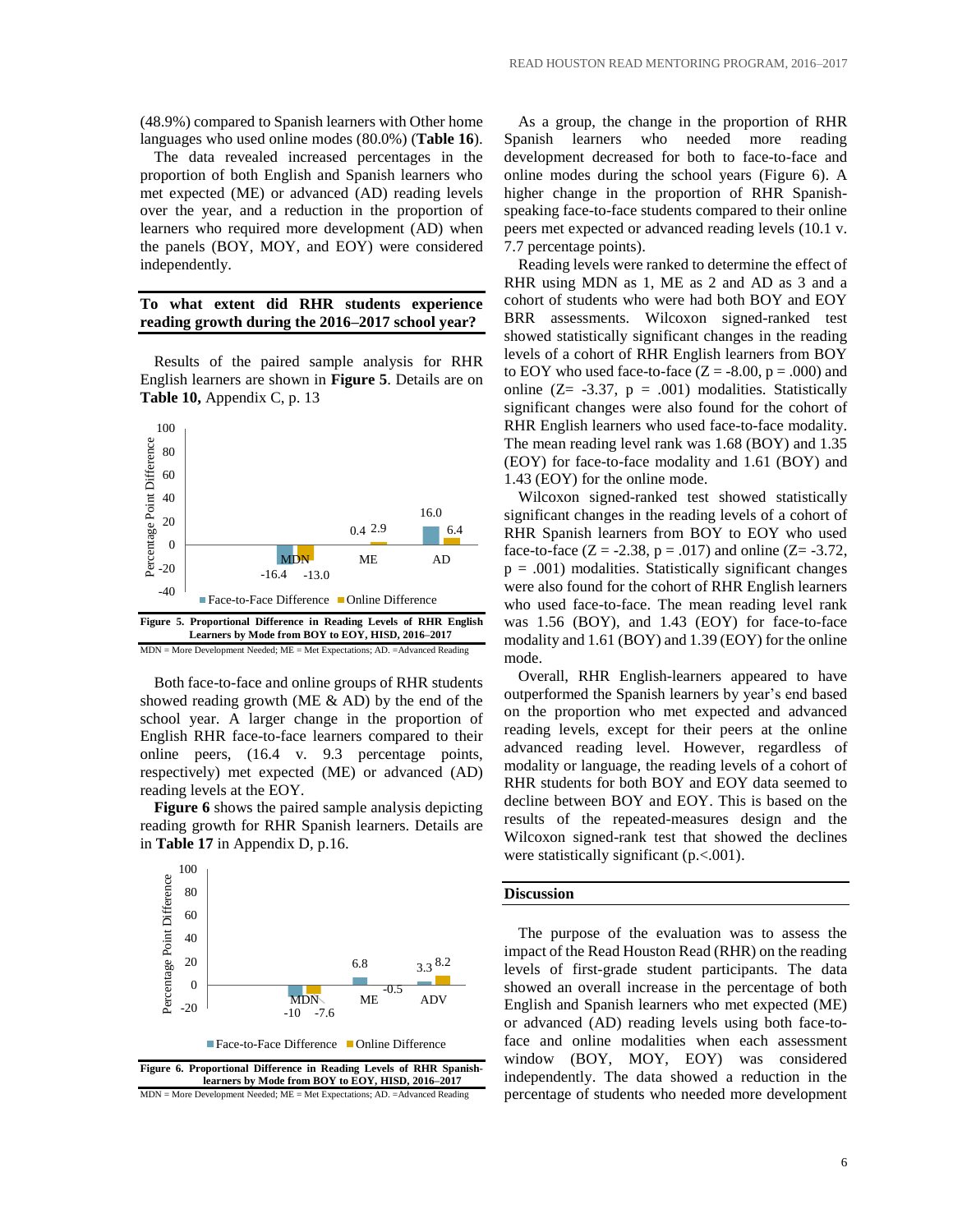in reading by the end of the school year, 2016–2017. However, the percentages of RHR students who were assessed using BRR varied among the BOY, MOY and EOY. The number of RHR students who were assessed at all three periods were 44 percent and 71 percent of all English and Spanish learners, respectively. There appeared to be greater commitment to assessing Spanish learners within the designated assessment window for the 2016–2017 HISD school year. The inconsistency in adhering to the assessment window guidelines may be making it difficult to fully assess growth in RHR students' reading levels.

When compared by mode, a larger proportion of online English learners met expected or advanced reading levels compared to their face-to-face counterparts. Likewise, a larger proportion of online Spanish learners met expected or advanced reading levels compared to their face-to-face peers. When disaggregated by key demographic and educational factors, that is, gender, economic status, non-at-risk, and non-LEP, a higher proportion of online RHR English learners read at the advanced reading level compared to their face-to-face peers. Conversely, a higher RHR Spanish learners using face-to-face modes met expected or advanced reading levels by female, non-economically-disadvantaged, and LEP student groups.

By ethnicity, the largest proportion of English learners who met expected or advanced reading levels at the EOY were Black face-to-face mentees, and White online students. For Spanish learners, it was Hispanic face-to-face mentees and White online mentees. When home language was considered, the largest proportion of face-to-face English learners who met expected or advanced reading levels at EOY were those whose home language was English followed closely by Spanish, and for online students it was learners whose home language was Spanish. For face-to-face Spanish learners, it was mostly students with English home language who met expected and advanced reading levels. For online Spanish learners, it was mostly students with languages other than English or Spanish (Other), who met expected or advanced reading level at the EOY.

Overall, a larger proportion of online English and Spanish learners met expected or advanced reading levels compared to their face-to-face peers. A higher proportion of Spanish and English RHR students who used face-to-face modalities met expected or advanced reading levels compared to their online peers when a repeated measure design was used to determine reading growth. However, when the cohort of all students assessed at the BOY and EOY, was compared, there was a decline in the mean reading levels of English and Spanish Learners in both the face-to-face and online modes based on the Wilcoxon-signed rank test.

Greater effort may be required to get a larger number of students assessed, systematically and within the assigned assessment window. Failure to do so may be undermining the district's ability to determine the true impact of the RHR program.

#### **References**

- Anderson, R. C., Hiebert, E. H., Scott, J. A., & Wilkinson, I. A. (1985). *Becoming a nation of readers: The report of the Commission on Reading .* Washington, DC: U.S. Department of Education: The National Institute of Education.
- Babara Bush Houston Literacy Foundation. (2014). *Houston literacy crisis: A blueprint for community action .* Houston, TX: Babara Bush Houston Literacy Foundation.
- HISD. (2015a). *Houston Independent School District Read Houston Read program: Teacher and mentor perceptions and experiences, 2014–2015, 9 (1).* Houston: Research and Accountability Department.
- HISD. (2015b). *Read Houston Read: Listening, caring, sharing - Changing a child's life through reading; Elementary Signature Programs*. Retrieved from Houston Independent School District:http://www.houstonisd.org/readhoustonread.
- Lane, H. B., & Wright, T. L. (2007). Maximizing the effectiveness of read aloud. *The Reading Teacher 60 (7)*, 668–675.
- Lippman, M. (1997). *Reading aloud to young children and their reading success in the first grade, Masters Thesis.* Wood-Ridge, NJ: Kean College of New Jersey.
- Mathes, P., Torgesen, J., & Herron, J. (2016). *Istation's indicators of progress (ISIP) early reading: Technical report.* Dallas, TX: Istation.
- Scholastic Inc. (2010). *Leveled bookroom implementation guide (Third Edition).* New York: Scholastic Inc.
- Swanson, E., Vaughn, S. W., Petscher, Y., Heckert, J., Cavanaugh, C., Kraft, G., & Tackett, K. (2011). A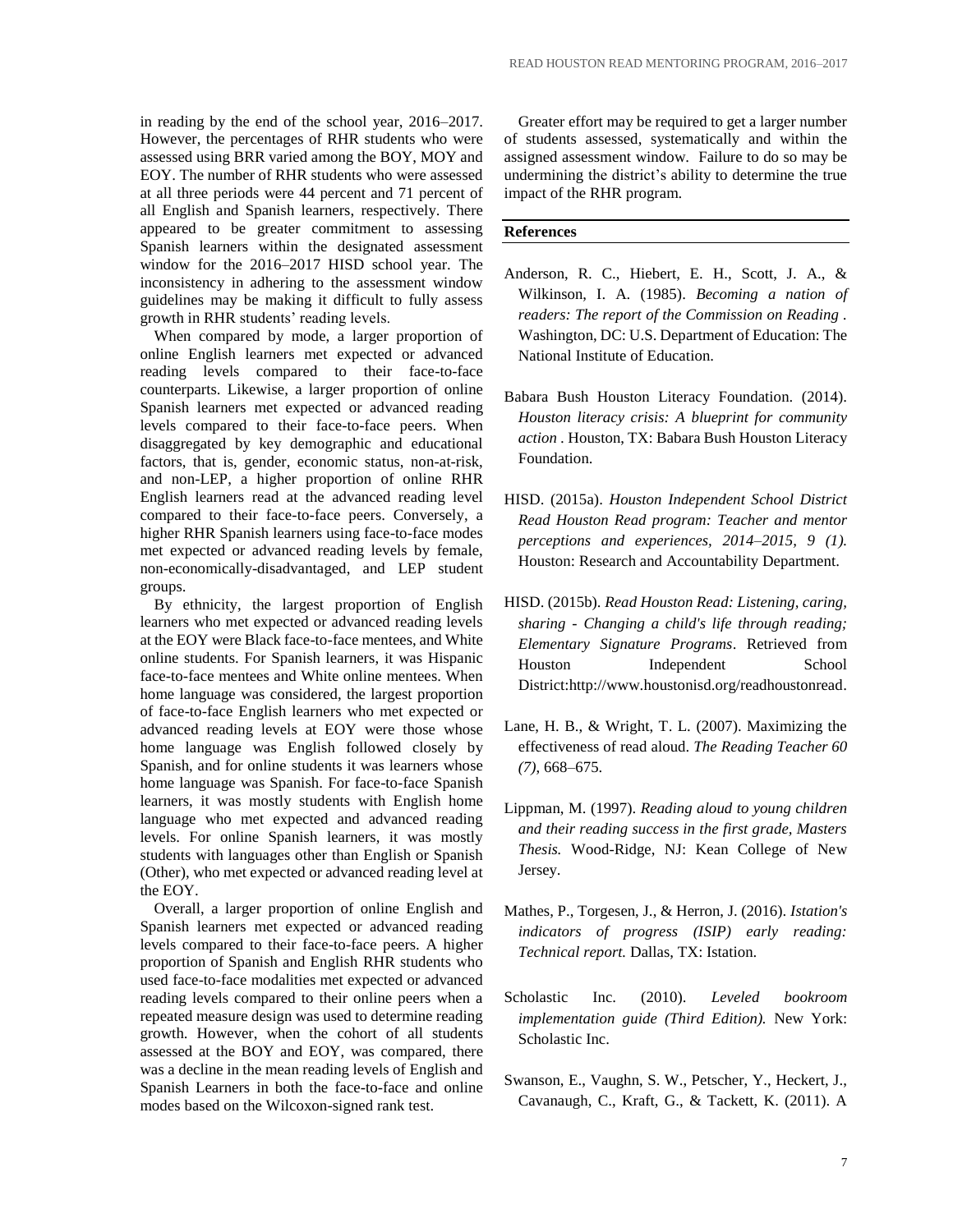synthesis of read-aloud intevention on early reading otcomes among preschool through third graders at risk for reading difficulties. *Journal of Learning Disabilities 44(3)*, 258–275.

> For additional information, contact the HISD Department of Research and Accountability at 713- 556-6700 or e-mail: research@houstonisd.org.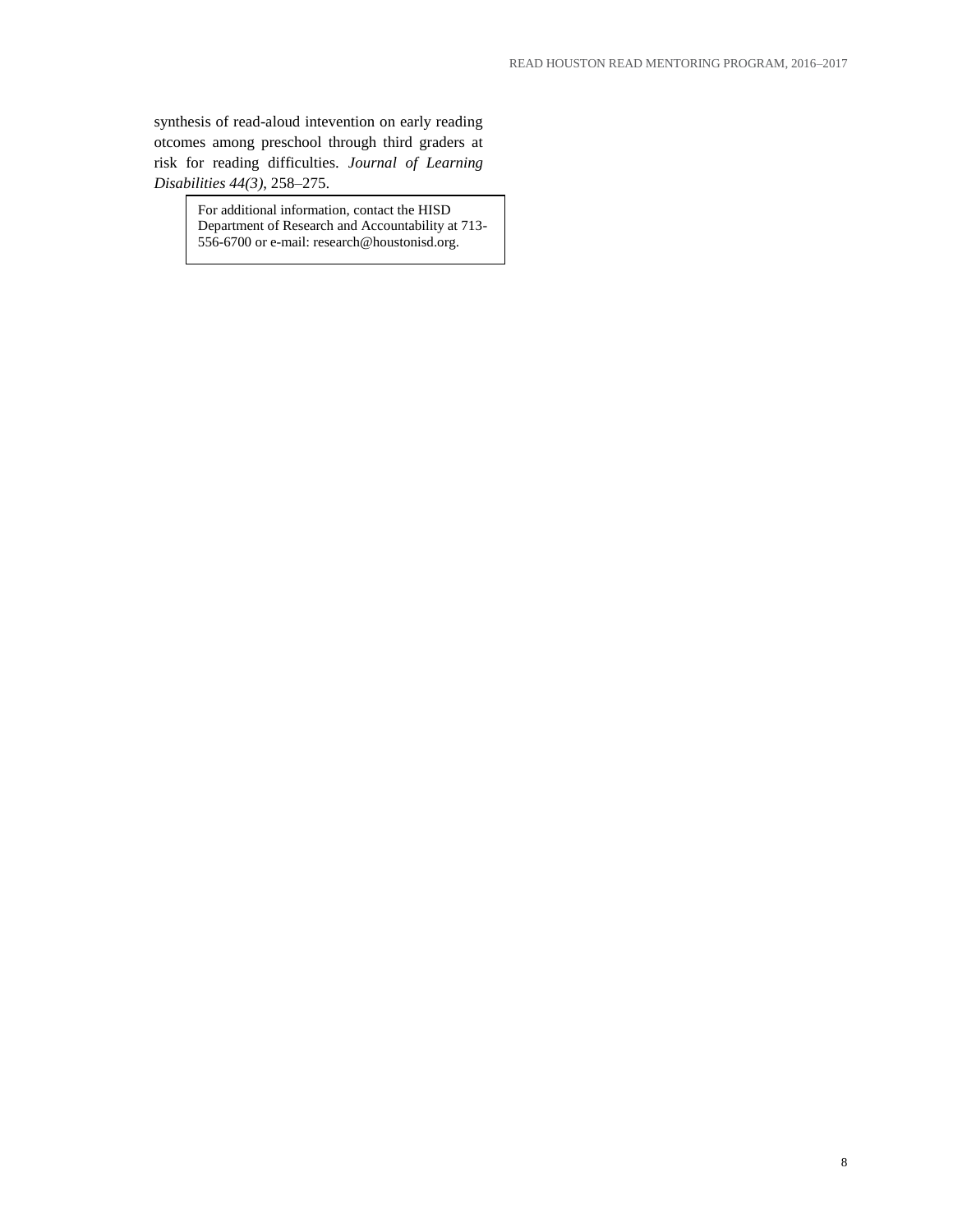## **Appendix A**

#### **List of HISD Read Houston Read (RHR) Schools, 2016–2017**

|                  | Face-to-Face (F2F)         |
|------------------|----------------------------|
| 1.               | <b>Alcott ES</b>           |
| 2.               | Ashford ES                 |
| 3.               | Benavidez ES               |
| 4.               | <b>Blackshear ES</b>       |
|                  | 5. Bonham ES               |
| б.               | <b>Bruce ES</b>            |
| $\overline{7}$ . | <b>Burnet ES</b>           |
| 8.               | Cook ES                    |
|                  | 9. Cunningham ES           |
|                  | 10. Davila ES              |
|                  | 11. Elmore ES              |
|                  | 12. Elrod ES               |
|                  | 13. Foerster ES            |
|                  | 14. Foster ES              |
|                  | 15. Fondren ES             |
|                  | 16. Garcia ES              |
|                  | 17. Gregory-Lincoln ES     |
|                  | 18. Grissom ES             |
|                  | 19. Gross ES               |
|                  | 20. Hartsfield ES          |
| 21.              | Helms ES                   |
| 22.              | <b>Highland Heights ES</b> |
| 23.              | <b>Hilliard ES</b>         |
| 24.              | Hobby ES                   |
|                  | 25. Jefferson ES           |

|    | 26. Kennedy ES       |
|----|----------------------|
|    | $27.$ Law ES         |
|    | 28. Lewis ES         |
|    | 29. McNamara ES      |
|    | 30. Memorial ES      |
|    | 31. Milne ES         |
|    | 32. Northline ES     |
|    | 33. Peck ES          |
|    | 34. Pleasantville ES |
|    | 35. Pugh ES          |
|    | 36. Reagan K-8       |
|    | 37. Ross ES          |
|    | 38. Sinclair ES      |
|    | 39. Stevens ES       |
|    | 40. Thompson ES      |
|    | 41. Tijerina ES      |
|    | Online               |
|    | 1. Arabic Immersion  |
|    | 2. Benbrook ES       |
|    |                      |
|    | 3. Berry ES          |
| 4. | Braeburn ES          |
| 5. | <b>Brookline ES</b>  |
| 6. | <b>Burrus ES</b>     |
| 7. | <b>Bush ES</b>       |
| 8. | Coop ES              |
| 9. | Crockett ES          |

|    | 10. Garden Oaks Montessori<br>PK-8 |
|----|------------------------------------|
|    | 11. Harris, JR ES                  |
|    | 12. Lyons ES                       |
|    | 13. Lovett ES                      |
|    | 14. Mading ES                      |
|    | 15. Montgomery ES                  |
|    | 16. Piney Point ES                 |
|    | 17. Reynolds ES                    |
|    | 18. Scarborough ES                 |
|    | 19. Seguin ES                      |
|    | 20. Sherman ES                     |
|    | 21. Wesley ES                      |
|    | 22. White ES                       |
|    | 23. Whittier ES                    |
|    | Both (F2F & Online)                |
|    | 1. Bastian ES                      |
|    | 2. Lockhart ES                     |
|    | 3. Martinez, R. ED                 |
|    | 4. McGowen ES                      |
|    | 5. Petersen ES                     |
| 6. | Piney Point ES                     |
| 7. | Southmayd ES                       |
| 8. | Walnut Bend ES                     |
| 9. | Woodson PK-8                       |
|    |                                    |

Source: Read Houston Read Webpage; HISD Website,<http://www.houstonisd.org/readhoustonread>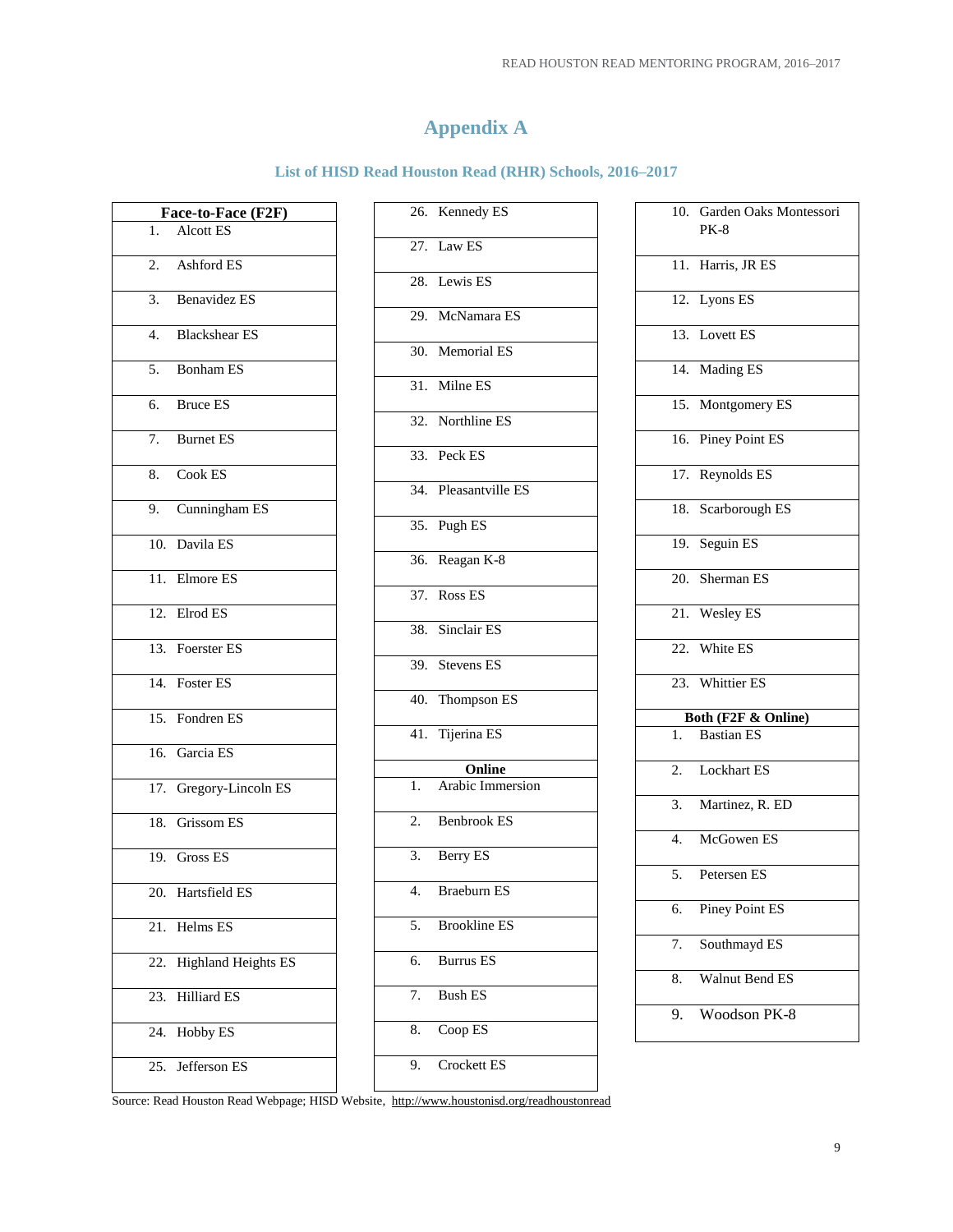| <b>Table 3. Houston ISD Running Record Benchmarks</b> |                           |                                           |                    |                           |                           |                    |                           |                           |                           |
|-------------------------------------------------------|---------------------------|-------------------------------------------|--------------------|---------------------------|---------------------------|--------------------|---------------------------|---------------------------|---------------------------|
|                                                       |                           | <b>BOY</b>                                |                    |                           | <b>MOY</b>                |                    |                           | EOY                       |                           |
| <b>GRADE</b>                                          | <b>FP</b><br><b>LEVEL</b> | FP<br><b>LEVEL</b>                        | FP<br><b>LEVEL</b> | <b>FP</b><br><b>LEVEL</b> | <b>FP</b><br><b>LEVEL</b> | FP<br><b>LEVEL</b> | <b>FP</b><br><b>LEVEL</b> | <b>FP</b><br><b>LEVEL</b> | <b>FP</b><br><b>LEVEL</b> |
| Kinder                                                |                           | No benchmark;<br>diagnostic/baseline only |                    | Pre A                     | $B-C$                     | $D-Z$              | Pre A-B                   | $C-D$                     | $E-Z$                     |
| Kinder<br>Spanish                                     |                           | No benchmark;<br>diagnostic/baseline only |                    | <b>AA</b>                 | $B-C$                     | $D-Z$              | $AA-B$                    | $C-D$                     | $E-Z$                     |
|                                                       | Pre A-C                   | $D-E$                                     | $F-Z$              | Pre A-D                   | $E-G$                     | $H-Z$              | Pre A-H                   | $I-J$                     | $K-Z$                     |
| 1 Spanish                                             | $AA-C$                    | $D-E$                                     | $F-Z$              | $AA-D$                    | $E-G$                     | $H-Z$              | $AA-H$                    | $I-J$                     | $K-Z$                     |
| $\overline{2}$                                        | Pre A-I                   | $J-K$                                     | $L-Z$              | Pre A-K                   | L                         | $M-Z$              | Pre A-L                   | $M-N$                     | $O-Z$                     |
| 2 Spanish                                             | $AA-I$                    | $J-K$                                     | $L-Z$              | $AA-K$                    | L                         | $M-Z$              | $AA-L$                    | $M-N$                     | $O-Z$                     |
| 3                                                     | Pre A-M                   | N                                         | $O-Z$              | Pre A-N                   | $\Omega$                  | $P-Z$              | Pre A-O                   | $P-Q$                     | $R-Z$                     |
| 3 Spanish                                             | $AA-M$                    | $\mathbf N$                               | $O-Z$              | $AA-N$                    | $\Omega$                  | $P-Z$              | $AA-O$                    | $P-Q$                     | $R-Z$                     |
| $\overline{4}$                                        | Pre A-P                   | Q                                         | $R-Z$              | Pre A-R                   | S                         | $T-Z$              | Pre A-R                   | $S-T$                     | $U-Z$                     |
| 4 Spanish                                             | $AA-P$                    | Q                                         | $R-Z$              | $AA-R$                    | <sub>S</sub>              | $T-Z$              | $AA-R$                    | $S-T$                     | $U-Z$                     |
| 5                                                     | U<br>Pre A-T<br>$V-Z$     |                                           |                    | Pre A-U                   | $\mathbf{V}$<br>$W-Z$     |                    | Pre A-U                   | $V-W$                     | $X-Z$                     |
| 5 Spanish                                             | $AA-T$                    | $\mathbf{U}$                              | $V-Z$              | AA-U                      | V                         | $W-Z$              | $AA-U$                    | $V-W$                     | $X-Z$                     |

## **APPENDIX B**

**KEY: More Development Needed Meeting Expectations Advanced Development** 

Source: HISD Pre-Approved Performance Tasks, 2016–2017, Houston ISD Curriculum, p. 2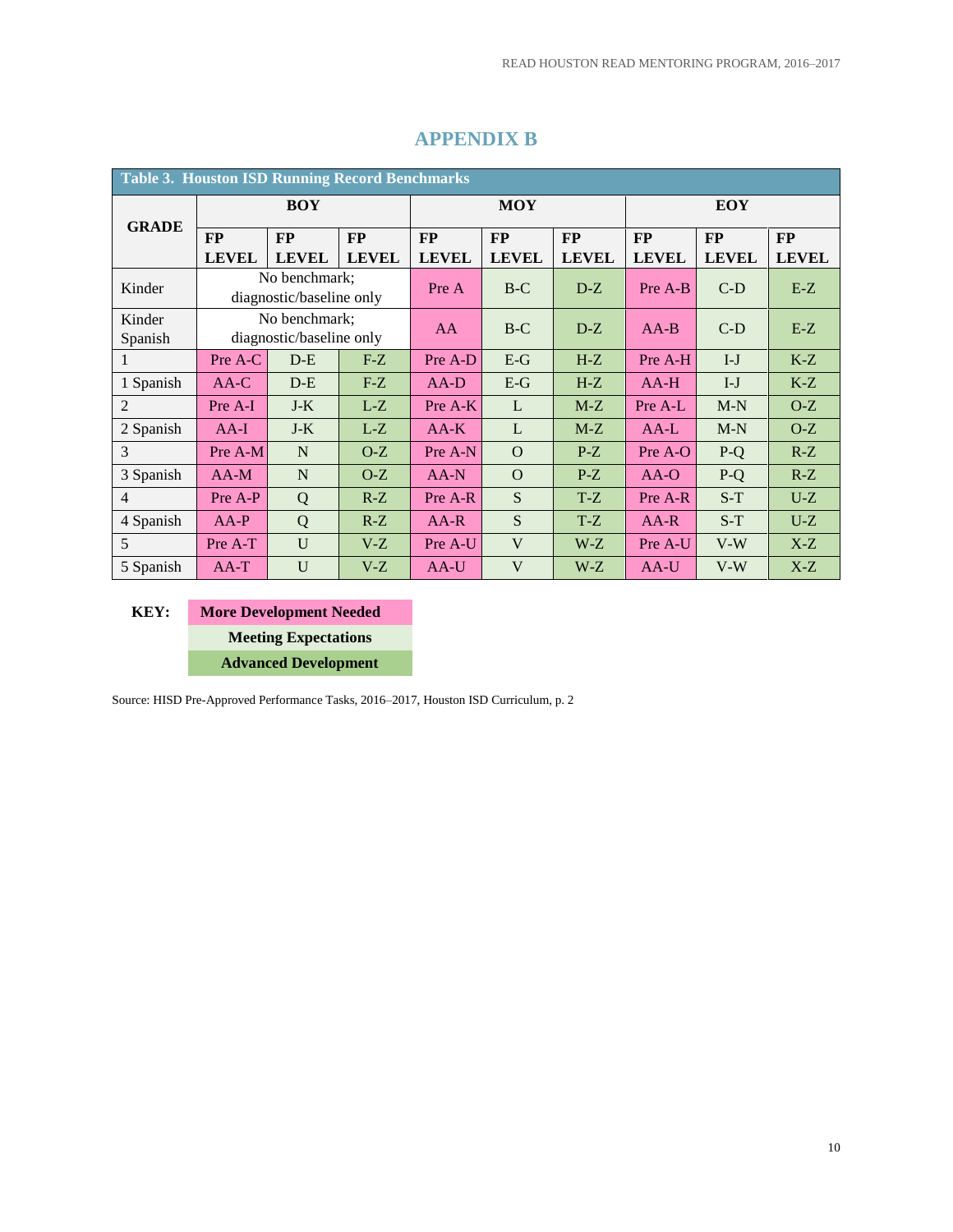|            |                     |                                 |                     |                   |                     | Table 4. Comparative Reading Levels of RHR English Learners by Mode and Gender, HISD, 2016–2017 |                    |         |                     |                   |                     |                   |                     |                   |                    |         |
|------------|---------------------|---------------------------------|---------------------|-------------------|---------------------|-------------------------------------------------------------------------------------------------|--------------------|---------|---------------------|-------------------|---------------------|-------------------|---------------------|-------------------|--------------------|---------|
|            |                     |                                 |                     | Face-to-Face      |                     |                                                                                                 | Difference BOY/EOY |         |                     |                   | Online              |                   |                     |                   |                    |         |
|            |                     | <b>EOY</b><br><b>BOY</b><br>MOY |                     |                   |                     |                                                                                                 |                    |         | <b>BOY</b>          |                   | <b>MOY</b>          |                   | <b>EOY</b>          |                   | Difference BOY/EOY |         |
|            | Female<br>$(n=693)$ | Male<br>$(n=893)$               | Female<br>$(n=763)$ | Male<br>$(n=881)$ | Female<br>$(n=947)$ | Male<br>$(n=1,026)$                                                                             | Female             | Male    | Female<br>$(n=518)$ | Male<br>$(n=527)$ | Female<br>$(n=167)$ | Male<br>$(n=203)$ | Female<br>$(n=650)$ | Male<br>$(n=677)$ | Female             | Male    |
| <b>MDN</b> | 73.7                | 72.5                            | 64.2                | 60.2              | 59.0                | 60.1                                                                                            | $-14.7$            | $-12.4$ | 60.0                | 69.1              | 37.5                | 47.3              | 50.3                | 50.8              | $-9.7$             | $-18.3$ |
| ME         | 15.4                | 13.9                            | 20.4                | 22.4              | 18.9                | 17.7                                                                                            | 3.5                | 3.8     | 14.6                | 17.8              | 37.5                | 28.6              | 20.5                | 20.7              | 5.9                | 2.9     |
| AD         | 10.8                | 13.6                            | 15.3                | 17.5              | 22.1                | 22.1                                                                                            | 11.3               | 8.5     | 12.3                | 13.1              | 25.0                | 24.1              | 29.2                | 28.5              | 16.9               | 15.4    |

## **Appendix C: RHR English Learners**

## **Table 5. Comparative Reading Levels of RHR English Learners by Mode and Economic Status, HISD, 2016–2017**

|                         |                                                |                                 |                                       | <b>Face-to-Face</b>             |                                       |                                 |                          |                  | Online                                  |                                  |                                      |                                 |                                       |                                 |                          |                  |  |
|-------------------------|------------------------------------------------|---------------------------------|---------------------------------------|---------------------------------|---------------------------------------|---------------------------------|--------------------------|------------------|-----------------------------------------|----------------------------------|--------------------------------------|---------------------------------|---------------------------------------|---------------------------------|--------------------------|------------------|--|
|                         | <b>BOY</b><br>EOY<br>MOY<br>Difference BOY/EOY |                                 |                                       |                                 |                                       |                                 |                          |                  |                                         | <b>BOY</b>                       |                                      | <b>MOY</b>                      |                                       | EOY                             | Difference BOY/EOY       |                  |  |
| <b>Reading</b><br>Level | Non-<br>Econ.<br>Disadv.<br>$(n=1338)$         | Econ.<br>Disadv.<br>$(n=1,512)$ | Non-<br>Econ.<br>Disadv.<br>$(n=232)$ | Econ.<br>Disadv.<br>$(n=1,412)$ | Non-<br>Econ.<br>Disadv.<br>$(n=316)$ | Econ.<br>Disadv.<br>$(n=1,657)$ | Non-<br>Econ.<br>Disadv. | Econ.<br>Disadv. | Non-<br>Econ.<br>Disadv.<br>$(n = 884)$ | Econ.<br>Disadv.<br>$(n = 1045)$ | Non-<br>Econ.<br>Disadv.<br>$(n=57)$ | Econ.<br>Disadv.<br>$(n = 313)$ | Non-<br>Econ.<br>Disadv.<br>$(n=215)$ | Econ.<br>Disadv.<br>$(n=1,112)$ | Non-<br>Econ.<br>Disadv. | Econ.<br>Disadv. |  |
| <b>MDN</b>              | 66.7                                           | 73.9                            | 65.9                                  | 61.4                            | 60.8                                  | 59.4                            | $-5.9$                   | $-14.5$          | 73.9                                    | 69.9                             | 42.1                                 | 50.2                            | 49.3                                  | 50.8                            | $-24.6$                  | $-19.1$          |  |
| ME                      | 17.2                                           | 14.3                            | 13.8                                  | 22.7                            | 16.8                                  | 18.6                            | $-0.4$                   | 4.3              | 18.0                                    | 17.4                             | 21.1                                 | 27.2                            | 19.5                                  | 20.8                            | 1.57                     | 3.4              |  |
| AD                      | 16.1                                           | 11.8                            | 20.3                                  | 15.9                            | 22.5                                  | 22.0                            | 6.4                      | 10.2             | 8.1                                     | 12.7                             | 36.8                                 | 22.7                            | 31.2                                  | 28.4                            | 23.1                     | 15.7             |  |

#### **Table 6. Comparative Reading Levels of RHR English Learners by Mode and At-Risk Status, HISD, 2016–2017**

|                  |                                    |                              |                                    | <b>Face-to-Face</b>   |                                    |                                 |                                     |                   | Online                             |                                |                                      |                                |                                    |                                |                                     |                   |  |  |
|------------------|------------------------------------|------------------------------|------------------------------------|-----------------------|------------------------------------|---------------------------------|-------------------------------------|-------------------|------------------------------------|--------------------------------|--------------------------------------|--------------------------------|------------------------------------|--------------------------------|-------------------------------------|-------------------|--|--|
|                  |                                    | <b>BOY</b>                   |                                    | <b>MOY</b>            |                                    | <b>EOY</b>                      | <b>Difference</b><br><b>BOY/EOY</b> |                   |                                    | <b>BOY</b>                     |                                      | MOY                            |                                    | EOY                            | <b>Difference</b><br><b>BOY/EOY</b> |                   |  |  |
| Reading<br>Level | Non-At<br><b>Risk</b><br>$(n=414)$ | <b>At Risk</b><br>$(n=1098)$ | Non-At<br><b>Risk</b><br>$(n=485)$ | At Risk<br>$(n=1159)$ | Non-At<br><b>Risk</b><br>$(n=538)$ | At<br><b>Risk</b><br>$(n=1435)$ | Non-At<br><b>Risk</b>               | At<br><b>Risk</b> | Non-At<br><b>Risk</b><br>$(n=308)$ | At<br><b>Risk</b><br>$(n=737)$ | Non-At<br><b>Risk</b><br>$(n = 101)$ | At<br><b>Risk</b><br>$(n=269)$ | Non-At<br><b>Risk</b><br>$(n=380)$ | At<br><b>Risk</b><br>$(n=947)$ | Non-At<br><b>Risk</b>               | At<br><b>Risk</b> |  |  |
| <b>MDN</b>       | 70.8                               | 74.0                         | 64.1                               | 61.2                  | 62.3                               | 58.6                            | $-8.5$                              | $-15.4$           | 71.1                               | 70.3                           | 44.6                                 | 50.6                           | 51.1                               | 50.4                           | $-20.0$                             | $-19.9$           |  |  |
| ME               | 14.5                               | 14.7                         | 18.4                               | 22.8                  | 17.7                               | 18.5                            | 3.2                                 | 3.8               | 17.9                               | 17.4                           | 25.7                                 | 26.4                           | 20.5                               | 20.6                           | 2.6                                 | 3.2               |  |  |
| AD               | 14.7                               | 11.4                         | 17.5                               | 16.0                  | 20.1                               | 22.9                            | 5.4                                 | 11.5              | 11.0                               | 12.3                           | 29.7                                 | 23.0                           | 28.4                               | 29.0                           | 17.4                                | 16.7              |  |  |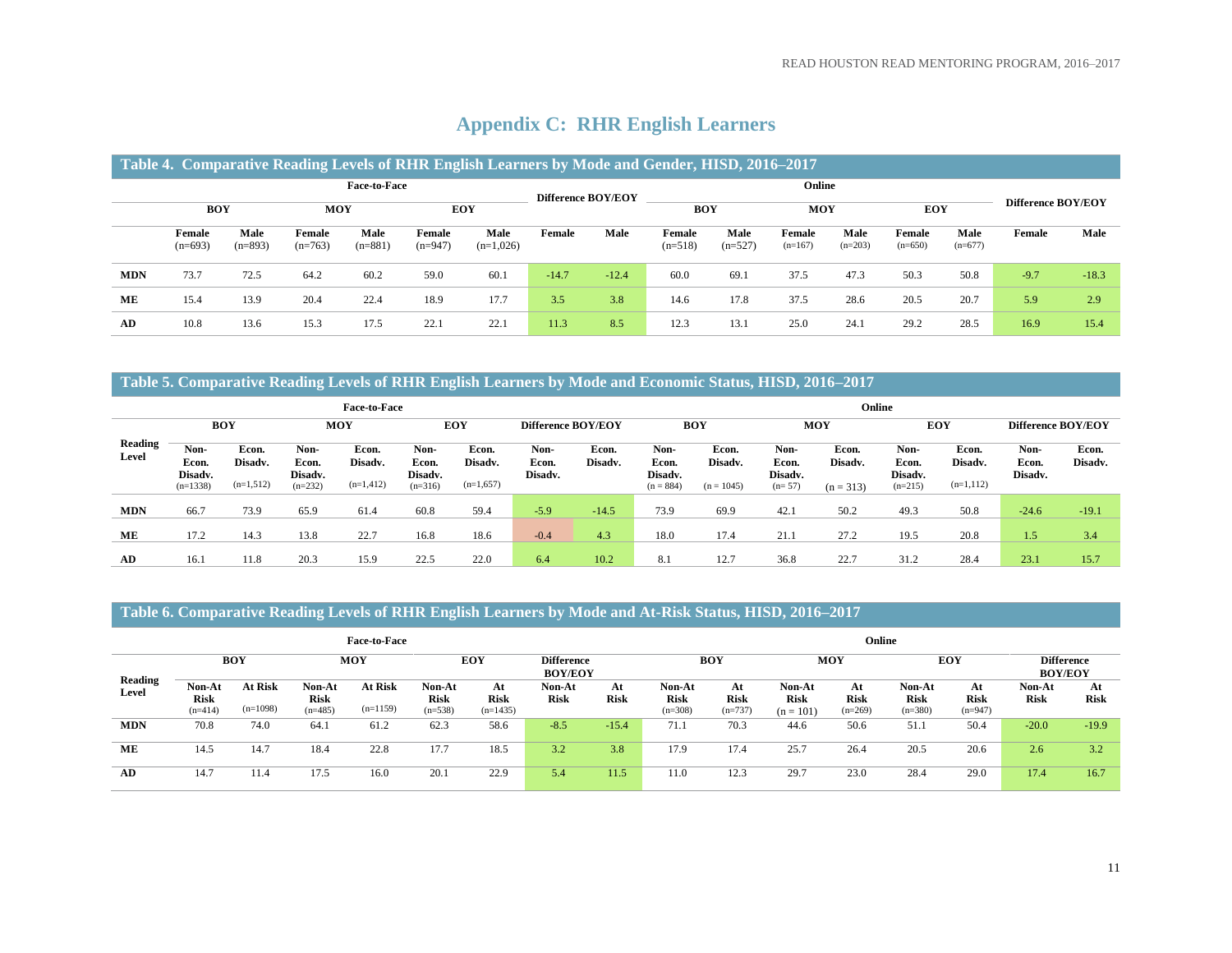#### **Table 7. Comparative Reading Levels of RHR English Learners by Mode and LEP Status**

| <b>English LEP</b> |                                                       |             |            | <b>Face-to-Face</b>     |                       |                         | Online             |            |                      |                         |                      |                         |                             |                         |                    |            |
|--------------------|-------------------------------------------------------|-------------|------------|-------------------------|-----------------------|-------------------------|--------------------|------------|----------------------|-------------------------|----------------------|-------------------------|-----------------------------|-------------------------|--------------------|------------|
| Reading<br>Level   | <b>MOY</b><br><b>BOY</b><br>LEP<br>Non-LEP<br>Non-LEP |             |            |                         | <b>EOY</b>            |                         | Difference BOY/EOY |            | <b>BOY</b>           |                         | <b>MOY</b>           |                         | <b>EOY</b>                  |                         | Difference BOY/EOY |            |
|                    | $(n = 1, 103)$                                        | $(n = 409)$ | $(n=1196)$ | <b>LEP</b><br>$(n=448)$ | Non-LEP<br>$(n=1322)$ | <b>LEP</b><br>$(n=651)$ | Non-LEP            | <b>LEP</b> | Non-LEP<br>$(n=728)$ | <b>LEP</b><br>$(n=317)$ | Non-LEP<br>$(n=237)$ | <b>LEP</b><br>$(n=133)$ | <b>Non-LEP</b><br>$(n=880)$ | <b>LEP</b><br>$(n=447)$ | Non-LEP            | <b>LEP</b> |
| <b>MDN</b>         | 72.1                                                  | 75.8        | 62.7       | 60.3                    | 59.5                  | 59.9                    | $-12.6$            | $-15.9$    | 68.8                 | 74.4                    | 37.5                 | 51.1                    | 50.8                        | 50.1                    | $-18.0$            | $-24.3$    |
| ME                 | 14.4                                                  | 15.2        | 20.6       | 23.9                    | 19.4                  | 16.0                    | 5.0                | 0.8        | 18.8                 | 14.5                    | 37.5                 | 25.6                    | 20.2                        | 21.3                    | 1.4                | 6.8        |
| AD                 | 13.5                                                  | 9.0         | 16.7       | 15.8                    | 21.1                  | 24.1                    | 7.6                | 15.1       | 12.4                 | 11.0                    | 25.0                 | 23.3                    | 29.0                        | 28.6                    | $16.6^{\circ}$     | 17.6       |

#### **Table 8. Comparative Reading Levels for RHR English Learners by Mode and Ethnicity, HISD, 2016–2017**

|              |                             |                                |                     |                           | <b>Face-to-Face</b>          |                   |                    |                               |                    |                      |                                |                     |                           | Online                       |                   |                           |                              |                   |
|--------------|-----------------------------|--------------------------------|---------------------|---------------------------|------------------------------|-------------------|--------------------|-------------------------------|--------------------|----------------------|--------------------------------|---------------------|---------------------------|------------------------------|-------------------|---------------------------|------------------------------|-------------------|
| Reading      |                             | <b>BOY</b>                     |                     |                           | <b>MOY</b>                   |                   |                    | <b>EOY</b>                    |                    |                      | <b>BOY</b>                     |                     |                           | <b>MOY</b>                   |                   |                           | <b>EOY</b>                   |                   |
| Level        | <b>Black</b><br>$(n = 634)$ | <b>Hispanic</b><br>$(n = 764)$ | White<br>$(n = 66)$ | <b>Black</b><br>$(n=711)$ | <b>Hispanic</b><br>$(n=798)$ | White<br>$(n=83)$ | Black<br>$(n=670)$ | <b>Hispanic</b><br>$(n=1103)$ | White<br>$(n=103)$ | Black<br>$(n = 360)$ | <b>Hispanic</b><br>$(n = 589)$ | White<br>$(n = 57)$ | <b>Black</b><br>$(n=137)$ | <b>Hispanic</b><br>$(n=190)$ | White<br>$(n=21)$ | <b>Black</b><br>$(n=480)$ | <b>Hispanic</b><br>$(n=705)$ | White<br>$(n=70)$ |
| <b>MDN</b>   | 74.1                        | 73.0                           | 62.1                | 62.0                      | 61.4                         | 65.1              | 57.3               | 60.3                          | 66.0               | 70.6                 | 69.6                           | 68.4                | 48.9                      | 51.5                         | 42.9              | 52.1                      | 49.5                         | 47.1              |
| <b>ME/AD</b> | 25.8                        | 27.0                           | 37.9                | 28.9                      | 38.6                         | 35.0              | 42.7               | 39.7                          | 34.0               | 28.6                 | 30.3                           | 31.6                | 51.                       | 49.0                         | 57.2              | 47.9                      | 50.5                         | 53.0              |

Note: ME and AD were merged because of the smaller group sizes

#### **Table 9. Comparative Reading Levels for RHR English Learners by Mode and Home Language, HISD, 2016–2017**

|              |                       |                             |                   |                       | <b>Face-to-Face</b>         |                   |                       |                             |                    |                               |                               |                     |                      | Online                      |                   |                     |                             |                   |  |
|--------------|-----------------------|-----------------------------|-------------------|-----------------------|-----------------------------|-------------------|-----------------------|-----------------------------|--------------------|-------------------------------|-------------------------------|---------------------|----------------------|-----------------------------|-------------------|---------------------|-----------------------------|-------------------|--|
| Reading      | <b>BOY</b>            |                             |                   |                       | <b>MOY</b>                  |                   |                       | EOY                         |                    |                               | BOY                           |                     |                      | <b>MOY</b>                  |                   |                     | EOY                         |                   |  |
| Level        | English<br>$(n=1060)$ | <b>Spanish</b><br>$(n=405)$ | Other<br>$(n=47)$ | English<br>$(n=1146)$ | <b>Spanish</b><br>$(n=431)$ | Other<br>$(n=67)$ | English<br>$(n=1247)$ | <b>Spanish</b><br>$(n=615)$ | Other<br>$(n=111)$ | <b>English</b><br>$(n = 682)$ | <b>Spanish</b><br>$(n = 304)$ | Other<br>$(n = 59)$ | English<br>$(n=224)$ | <b>Spanish</b><br>$(n=116)$ | Other<br>$(n=30)$ | English<br>$(n=53)$ | <b>Spanish</b><br>$(n=480)$ | Other<br>$(n=70)$ |  |
| <b>MDN</b>   | 72.3                  | 75.1                        | 74.5              | 62.4                  | 60.6                        | 65.7              | 59.1                  | 59.7                        | 64.9               | 68.8                          | 72.0                          | 84.7                | 47.8                 | 53.4                        | 40.0              | 51.3                | 47.5                        | 61.5              |  |
| <b>ME/AD</b> | 27.8                  | 25.0                        | 25.5              | 37.6                  | 39.4                        | 34.3              | 40.9                  | 40.3                        | 25.1               | 31.4                          | 27.9                          | 15.3                | 52.2                 | 46.6                        | 60.0              | 48.8                | 52.5                        | 38.5              |  |

Note: ME and AD were merged because of the smaller group sizes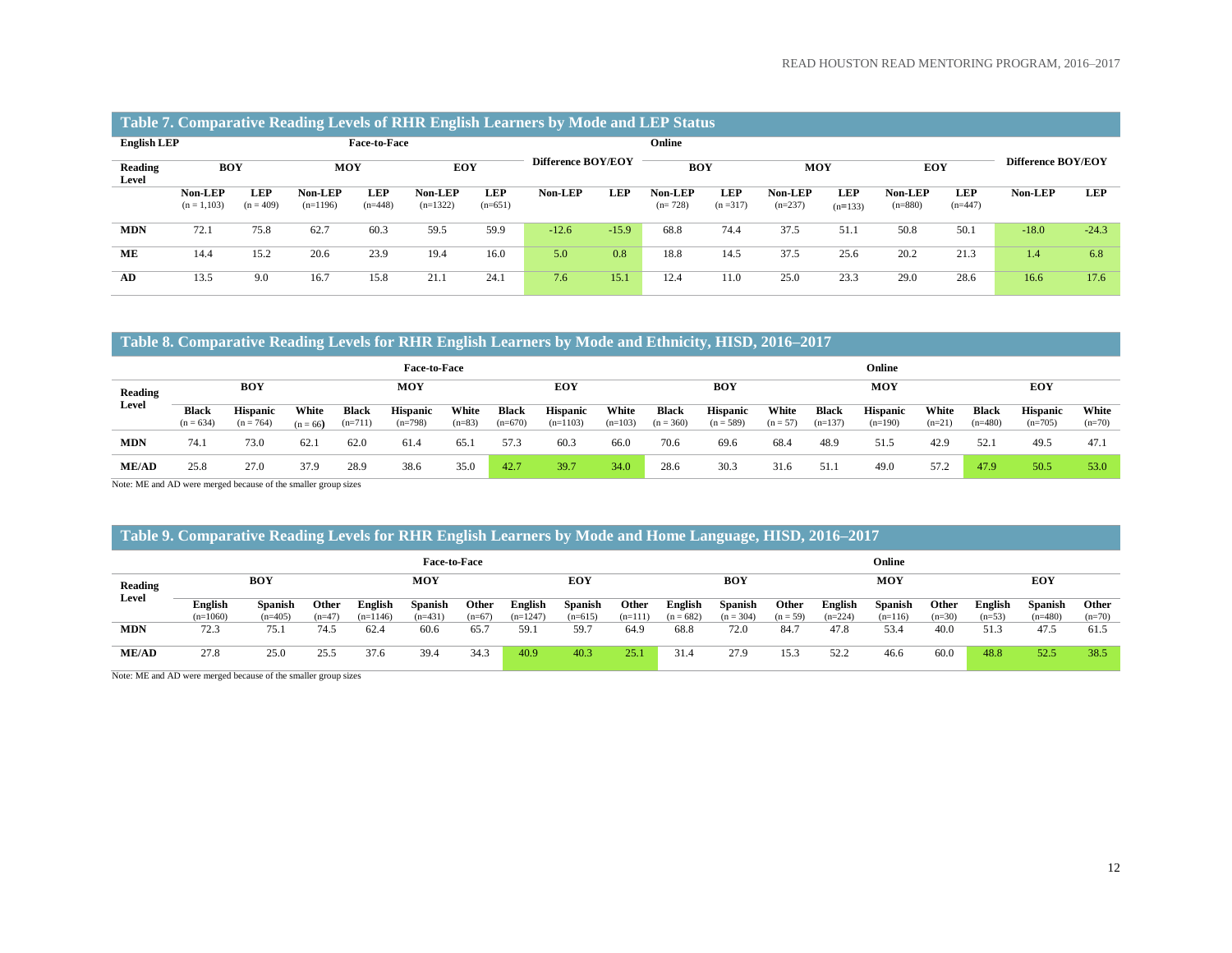| Table 10. Proportion of RHR English Learners Fountas and Pinnell Reading Levels Using Repeated Measures, HISD, 2016–2017 |                                  |            |                     |                     |            |                   |  |  |  |  |  |  |
|--------------------------------------------------------------------------------------------------------------------------|----------------------------------|------------|---------------------|---------------------|------------|-------------------|--|--|--|--|--|--|
| <b>Reading</b>                                                                                                           | <b>Face-to-Face</b><br>$(n=753)$ |            | <b>Face-to-Face</b> | Online<br>$(n=390)$ |            |                   |  |  |  |  |  |  |
| Level                                                                                                                    | BOY                              | <b>EOY</b> | <b>Difference</b>   | <b>BOY</b>          | <b>EOY</b> | <b>Difference</b> |  |  |  |  |  |  |
| <b>MDN</b>                                                                                                               | 73.8                             | 57.4       | $-16.4$             | 70.8                | 57.8       | $-13.0$           |  |  |  |  |  |  |
| ME                                                                                                                       | 17.0                             | 17.4       | 0.4                 | 15.9                | 18.8       | 2.9               |  |  |  |  |  |  |
| AD                                                                                                                       | 9.2                              | 25.2       | 16.0                | 13.3                | 19.7       | -6.4              |  |  |  |  |  |  |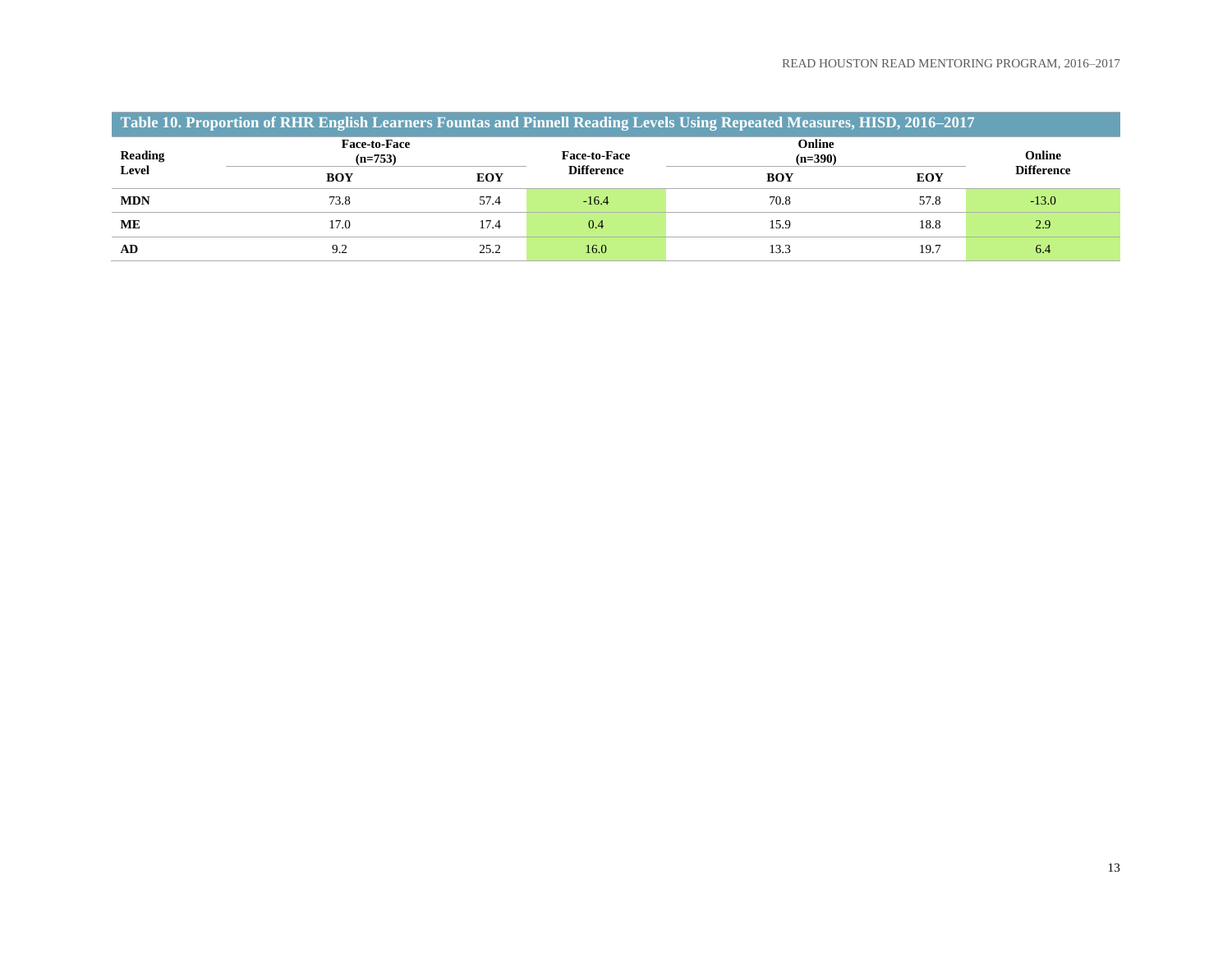|                  |                                                                               |                   |                     |                     |                     |                   |         |         | Table 11. Proportion of Spanish RHR Learners Reading by Reading Level, Mode and Gender, HISD, 2016-2017 |                   |                     |                   |                     |                   |                                     |        |
|------------------|-------------------------------------------------------------------------------|-------------------|---------------------|---------------------|---------------------|-------------------|---------|---------|---------------------------------------------------------------------------------------------------------|-------------------|---------------------|-------------------|---------------------|-------------------|-------------------------------------|--------|
|                  |                                                                               |                   |                     | <b>Face-to-Face</b> |                     |                   |         |         |                                                                                                         |                   | Online              |                   |                     |                   |                                     |        |
| Reading<br>Level | <b>BOY</b><br><b>EOY</b><br><b>MOY</b><br><b>Difference</b><br><b>BOY/EOY</b> |                   |                     |                     |                     |                   |         |         | <b>BOY</b>                                                                                              |                   | <b>MOY</b>          |                   | EOY                 |                   | <b>Difference</b><br><b>BOY/EOY</b> |        |
|                  | Female<br>$(n=615)$                                                           | Male<br>$(n=703)$ | Female<br>$(n=656)$ | Male<br>$(n=621)$   | Female<br>$(n=687)$ | Male<br>$(n=682)$ | Female  | Male    | Female<br>$(n=436)$                                                                                     | Male<br>$(n=338)$ | Female<br>$(n=438)$ | Male<br>$(n=501)$ | Female<br>$(n=470)$ | Male<br>$(n=502)$ | Female                              | Male   |
| <b>MDN</b>       | 63.9                                                                          | 65.0              | 48.8                | 48.1                | 51.5                | 54.4              | $-12.4$ | $-10.6$ | 58.7                                                                                                    | 60.6              | 46.3                | 45.1              | 52.6                | 51                | $-6.1$                              | $-9.6$ |
| ME               | 19.2                                                                          | 18.2              | 30.5                | 29.0                | 25.9                | 23.8              | 6.7     | 5.6     | 28.1                                                                                                    | 22.7              | 38.8                | 39.3              | 30.0                | 28.3              | 1.9                                 | 5.6    |
| AD               | 16.9                                                                          | 16.8              | 20.7                | 22.9                | 22.6                | 21.8              | 5.7     | 5.0     | 12.2                                                                                                    | 16.8              | 14.8                | 15.6              | 17.4                | 20.7              | 5.2                                 | 3.9    |

## **Appendix D. RHR Spanish Learners**

#### **Table 12. Proportion of Spanish RHR Learners by Reading Levels, Mode, and Economic Status, HISD, 2016–2017**

|                  |                                              | <b>Face-to-Face</b>                 |                                        |                                     |                                        |                                     |                                     |                       |                                       |                                    | Online                                |                                     |                                       |                                    |                                     |                        |  |  |  |
|------------------|----------------------------------------------|-------------------------------------|----------------------------------------|-------------------------------------|----------------------------------------|-------------------------------------|-------------------------------------|-----------------------|---------------------------------------|------------------------------------|---------------------------------------|-------------------------------------|---------------------------------------|------------------------------------|-------------------------------------|------------------------|--|--|--|
|                  | <b>BOY</b><br><b>MOY</b>                     |                                     |                                        |                                     | EOY                                    |                                     | <b>Difference</b><br><b>BOY/EOY</b> |                       |                                       | BOY                                |                                       | MOY                                 |                                       | <b>EOY</b>                         | <b>Difference</b><br><b>BOY/EOY</b> |                        |  |  |  |
| Reading<br>Level | <b>Non-Econ</b><br><b>Disadv</b><br>$(n=97)$ | Econ<br><b>Disadv</b><br>$(n=1221)$ | Non-Econ<br><b>Disady</b><br>$(n=107)$ | Econ<br><b>Disady</b><br>$(n=1170)$ | Non-Econ<br><b>Disady</b><br>$(n=110)$ | Econ<br><b>Disadv</b><br>$(n=1259)$ | <b>Non-Econ</b><br><b>Disadv</b>    | Econ<br><b>Disadv</b> | Non-Econ<br><b>Disady</b><br>$(n=53)$ | Econ<br><b>Disady</b><br>$(n=771)$ | Non-Econ<br><b>Disadv</b><br>$(n=58)$ | Econ.<br><b>Disady</b><br>$(n=881)$ | Non-Econ<br><b>Disady</b><br>$(n=75)$ | Econ<br><b>Disadv</b><br>$(n=897)$ | Non-<br>Econ<br>Disadv.             | Econ.<br><b>Disady</b> |  |  |  |
| <b>MDN</b>       | 67.0                                         | 64.3                                | 53.3                                   | 48.0                                | 50.8                                   | 53.1                                | $-16.2$                             | $-11.2$               | 56.6                                  | 59.8                               | 50.0                                  | 45.4                                | 54.7                                  | 51.5                               | $-1.9$                              | $-8.3$                 |  |  |  |
| ME               | 16.5                                         | 18.8                                | 24.3                                   | 30.3                                | 21.8                                   | 25.1                                | 5.3                                 | 6.3                   | 24.5                                  | 26.2                               | 29.3                                  | 39.7                                | 24.0                                  | 29.5                               | $-0.5$                              | 3.3                    |  |  |  |
| AD               | 16.5                                         | 16.9                                | 22.4                                   | 21.7                                | 26.4                                   | 21.8                                | 9.9                                 | 4.9                   | 19.8                                  | 14.0                               | 20.7                                  | 14.9                                | 21.3                                  | 19.0                               | 1.5                                 | 5.0                    |  |  |  |

#### **Table 13. Proportion of Spanish RHR Learners by Reading Levels, Mode, and At-Risk Status, HISD, 2016–2017**

|                  |                             |                               |                             | <b>Face-to-Face</b>           |                              |                               |                              |                                     | Online                      |                      |                             |                             |                             |                      |                                     |                |  |
|------------------|-----------------------------|-------------------------------|-----------------------------|-------------------------------|------------------------------|-------------------------------|------------------------------|-------------------------------------|-----------------------------|----------------------|-----------------------------|-----------------------------|-----------------------------|----------------------|-------------------------------------|----------------|--|
| Reading<br>Level | <b>BOY</b>                  |                               | <b>MOY</b>                  |                               | <b>EOY</b>                   |                               |                              | <b>Difference</b><br><b>BOY/EOY</b> | BOY                         |                      |                             | <b>MOY</b>                  |                             | <b>EOY</b>           | <b>Difference</b><br><b>BOY/EOY</b> |                |  |
|                  | Non-<br>At Risk<br>$(n=81)$ | <b>At Risk</b><br>$(n=1,237)$ | Non-<br>At Risk<br>$(n=96)$ | <b>At Risk</b><br>$(n=1,181)$ | Non-<br>At Risk<br>$(n=114)$ | <b>At Risk</b><br>$(n=1,225)$ | <b>Non</b><br><b>At Risk</b> | At Risk                             | Non-<br>At Risk<br>$(n=51)$ | At Risk<br>$(n=773)$ | Non-<br>At Risk<br>$(n=53)$ | <b>At Risk</b><br>$(n=886)$ | Non-<br>At Risk<br>$(n=53)$ | At Risk<br>$(n=919)$ | Non-<br><b>At Risk</b>              | <b>At Risk</b> |  |
| <b>MDN</b>       | 67.9                        | 64.3                          | 47.9                        | 48.5                          | 51.8                         | 53.1                          | $-16.1$                      | $-11.2$                             | 62.7                        | 59.4                 | 47.2                        | 45.6                        | 41.5                        | 52.3                 | $-21.2$                             | $-7.1$         |  |
| ME               | 11.1                        | 19.2                          | 25.0                        | 30.1                          | 25.4                         | 24.8                          | 14.3                         | 5.6                                 | 31.4                        | 25.7                 | 35.8                        | 39.3                        | 34.0                        | 28.8                 | 2.6                                 | 3.1            |  |
| AD               | 21.0                        | 16.6                          | 27.1                        | 21.3                          | 22.8                         | 22.2                          | 1.8                          | 5.6                                 | 5.9                         | 14.9                 | 17.0                        | 15.1                        | 24.5                        | 18.8                 | 18.6                                | 3.9            |  |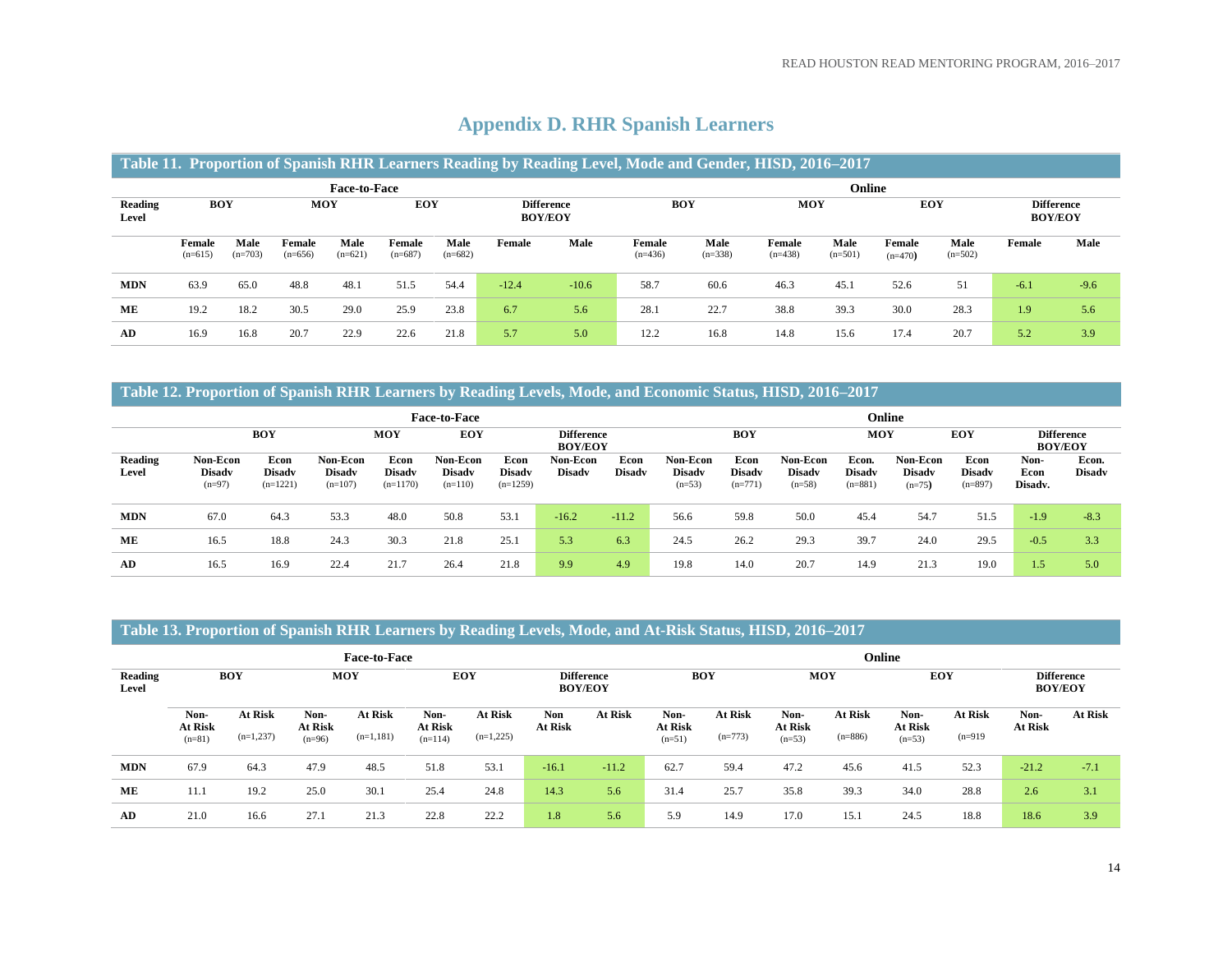|                         |                          |             |                         |                     |                         | $\overline{\phantom{0}}$ |                                     |            |                         |            |                         |            |                         |            |                                     |            |  |
|-------------------------|--------------------------|-------------|-------------------------|---------------------|-------------------------|--------------------------|-------------------------------------|------------|-------------------------|------------|-------------------------|------------|-------------------------|------------|-------------------------------------|------------|--|
|                         |                          |             |                         | <b>Face-to-Face</b> |                         |                          |                                     |            | Online                  |            |                         |            |                         |            |                                     |            |  |
| <b>Reading</b><br>Level | <b>BOY</b><br><b>MOY</b> |             |                         |                     |                         | <b>EOY</b>               | <b>Difference</b><br><b>BOY/EOY</b> |            |                         | <b>BOY</b> |                         | <b>MOY</b> |                         | <b>EOY</b> | <b>Difference</b><br><b>BOY/EOY</b> |            |  |
|                         | Non-                     | <b>LEP</b>  | Non-                    | <b>LEP</b>          | Non-                    | <b>LEP</b>               | Non-                                | <b>LEP</b> | Non-                    | <b>LEP</b> | Non-                    | <b>LEP</b> | Non-                    | <b>LEP</b> | Non-                                | <b>LEP</b> |  |
|                         | <b>LEP</b><br>$(n=236)$  | $(n=1,082)$ | <b>LEP</b><br>$(n=245)$ | $(n=1031)$          | <b>LEP</b><br>$(n=262)$ | $(n=1,107)$              | <b>LEP</b>                          |            | <b>LEP</b><br>$(n=130)$ | $(n=694)$  | <b>LEP</b><br>$(n=147)$ | $(n=792)$  | <b>LEP</b><br>$(n=142)$ | $(n=830)$  | <b>LEP</b>                          |            |  |
| <b>MDN</b>              | 67.4                     | 63.9        | 46.5                    | 48.9                | 52.7                    | 53.0                     | $-14.7$                             | $-10.9$    | 63.8                    | 58.8       | 41.5                    | 46.5       | 44.4                    | 53         | $-19.4$                             | $-5.8$     |  |
| ME                      | 16.1                     | 19.2        | 26.1                    | 30.6                | 21.0                    | 25.7                     | 4.9                                 | 6.5        | 26.2                    | 26.1       | 46.9                    | 37.6       | 30.3                    | 28.9       | 4.1                                 | 2.8        |  |
| AD                      | 16.5                     | 16.9        | 27.3                    | 20.4                | 26.3                    | 21.2                     | 9.8                                 | 4.3        | 10.0                    | 15.1       | 11.6                    | 15.9       | 25.4                    | 18.1       | 15.4                                | 3.0        |  |

#### **Table 14. Proportion of RHR Spanish Learners by Reading Levels, Mode, and LEP Status, HISD, 2016–2017**

#### **Table 15. Proportion of Spanish RHR Learners by Reading Levels, Mode, and Ethnicity, HISD, 2016–2017**

|                | <b>Face-to-Face</b>      |                                |                  |                          |                              |                  |                   |                                |                   |                          | Online                       |                  |                   |                              |                  |                          |                              |                  |  |
|----------------|--------------------------|--------------------------------|------------------|--------------------------|------------------------------|------------------|-------------------|--------------------------------|-------------------|--------------------------|------------------------------|------------------|-------------------|------------------------------|------------------|--------------------------|------------------------------|------------------|--|
| <b>Reading</b> |                          | <b>BOY</b>                     |                  | MOY                      |                              |                  | <b>EOY</b>        |                                |                   |                          | <b>BOY</b>                   |                  |                   | MOY                          |                  |                          | <b>EOY</b>                   |                  |  |
| Level          | <b>Black</b><br>$(n=83)$ | <b>Hispanic</b><br>$(n=1,227)$ | White<br>$(n=6)$ | <b>Black</b><br>$(n=83)$ | <b>Hispanic</b><br>$(n=862)$ | White<br>$(n=4)$ | Black<br>$(n=72)$ | <b>Hispanic</b><br>$(n=1,279)$ | White<br>$(n=10)$ | <b>Black</b><br>$(n=50)$ | <b>Hispanic</b><br>$(n=760)$ | White<br>$(n=7)$ | Black<br>$(n=64)$ | <b>Hispanic</b><br>$(n=862)$ | White<br>$(n=9)$ | <b>Black</b><br>$(n=74)$ | <b>Hispanic</b><br>$(n=885)$ | White<br>$(n=6)$ |  |
| <b>MDN</b>     | 69.9                     | 64.1                           | 83.3             | 48.2                     | 48.5                         | 50.0             | 58.3              | 52.4                           | 70.0              | 66.0                     | 58.7                         | 71.4             | 40.6              | 46.2                         | 55.6             | 47.3                     | 52.4                         | 16.7             |  |
| ME/AD          | 30.1                     | 35.9                           | 16.7             | 51.8                     | 51.5                         | 50.0             | 41.7              | 47.6                           | 30.0              | 34.0                     | 41.3                         | 28.6             | 59.4              | 43.8                         | 44.4             | 52.7                     | 47.5                         | 83.4             |  |

Note: ME and AD were merged because of the smaller group sizes

#### **Table 16. Proportion of Spanish RHR Learners by Reading Levels, Mode, and Home Language, HISD, 2016–2017**

| <b>English Home Language</b> |                      | <b>Face-to-Face</b>           |                  |                      |                           |                  |                      |                               |                  | Online               |                      |                  |                      |                             |                  |                             |                             |                  |
|------------------------------|----------------------|-------------------------------|------------------|----------------------|---------------------------|------------------|----------------------|-------------------------------|------------------|----------------------|----------------------|------------------|----------------------|-----------------------------|------------------|-----------------------------|-----------------------------|------------------|
| <b>Reading</b>               |                      | <b>BOY</b>                    |                  | MOY                  |                           |                  |                      | EOY                           |                  |                      | BOY                  |                  |                      | MOY                         |                  |                             | <b>EOY</b>                  |                  |
| Level                        | English<br>$(n=214)$ | <b>Spanish</b><br>$(n=1,103)$ | Other<br>$(n=1)$ | English<br>$(n=216)$ | <b>Spanish</b><br>(1,058) | Other<br>$(n=3)$ | English<br>$(n=231)$ | <b>Spanish</b><br>$(n=1,103)$ | Other<br>$(n=5)$ | English<br>$(n-114)$ | Spanish<br>$(n=706)$ | Other<br>$(n=4)$ | English<br>$(n=133)$ | <b>Spanish</b><br>$n = 804$ | Other<br>$(n=2)$ | <b>English</b><br>$(n=130)$ | <b>Spanish</b><br>$(n=837)$ | Other<br>$(n=5)$ |
| <b>MDN</b>                   | 65.                  | 64.3                          | 0.0              | 46.3                 | 48.9                      | 66.7             | 51.1                 | 53.3                          | 60.0             | 63.2                 | 58.8                 | 100              | 42.1                 | 46.4                        | 0.0              | 44.6                        | 53.0                        | 20.0             |
| ME/AD<br>.                   | 34.1                 | 34.8                          | 100.0            | 53.7                 | 51.0                      | 33.3             | 48.9                 | 46.7                          | 40.0             | 36.8                 | 41.2                 | 0.0              | 57.9                 | 53.6                        | 100.0            | 35.4                        | 47.0                        | 80.0             |

Note: ME and AD were merged because of the smaller group sizes